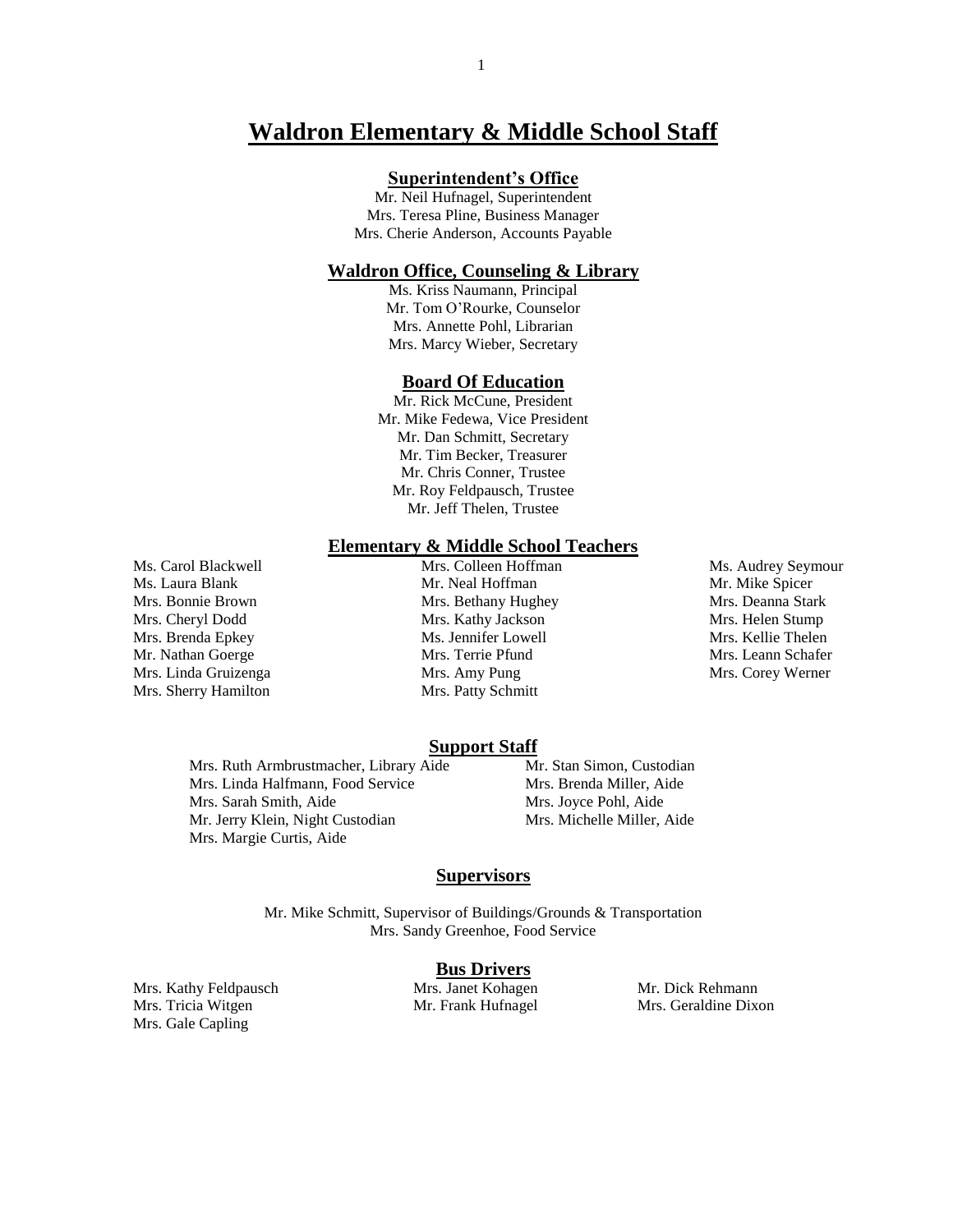## **FORWARD**

This student handbook was developed to answer many of the commonly asked questions that you and your parents may have during the course of a school year. Because the handbook also contains information about student rights and responsibilities, each student is responsible for knowing its contents. Please take time to become familiar with the following information and keep the handbook available for you and your parents' use. It can be a valuable reference during the school year and a means to avoid confusion and misunderstandings when questions arise. Should you have any questions that are not addressed in this handbook, contact your Principal. This handbook supersedes all prior handbooks and other written or oral statements regarding any items in this handbook.

## **EQUAL EDUCATION OPPORTUNITY**

It is the policy of the Fowler Public School District to provide an equal education opportunity for all students.

Any person who believes that the school or any staff person has discriminated against a student on the basis of race, color, creed, disability, religion, gender, age, ancestry, national, origin, or other protected characteristics as well as place of residence within district boundaries, or social or economic background, has the right to file a complaint. A formal complaint can be made in writing to the school district's compliance officer listed below.

> Mr. Neil Hufnagel, Superintendent 11214 W. Kent Street, P.O. Box 408 Fowler, MI 48835 (989) 593-2296

The complaint will be investigated and a response, in writing, will be given to the concerned person within five days. Under no circumstances will the District threaten or retaliate against anyone who raises or files a complaint.

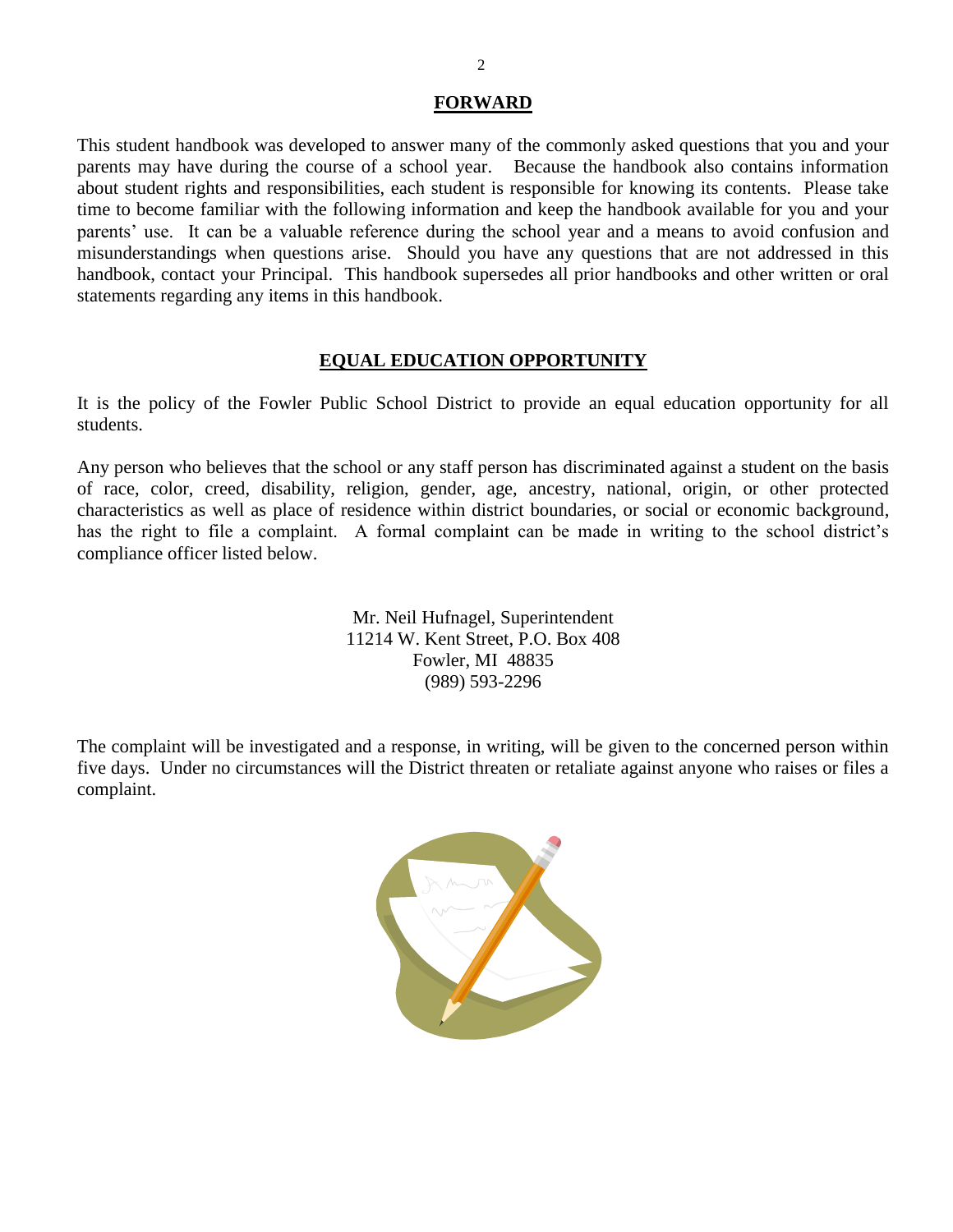#### **SECTION 1 – GENERAL INFORMATION**

**THE SCHOOL DAY** - The bell rings to start the school day at 8:00 a.m. Classes are dismissed for the day at 3:10 p.m.

## **BUT I WAS BY THE DOOR!**

**The first bell rings each day at 8:00 a.m. and students are admitted into their classrooms. A second bell rings at 8:05 a.m. The second bell is the tardy bell. Students who are not in their seats by 8:05 a.m. will be marked tardy to class.** Every three tardies will be equivalent to a one day absence which is outlined by the county-wide truancy guidelines. Students are encouraged to arrive **no earlier** than 7:50 a.m. On days that weather permits, students will wait outside until the first bell rings, otherwise, Kindergarten through Fourth grade students will sit quietly in the hallway near their classroom door. Students are not marked tardy when their bus is late.

#### **LET'S DO LUNCH**

The conduct expected in the cafeteria would be the same as the conduct expected by parents if the student were to go out to a restaurant.

- 1. Students are to clean the table of food and paper before leaving the cafeteria.
- 2. All food must be eaten in the cafeteria.
- 3. Only the restrooms by the cafeteria may be used during the lunch hour.
- 4. After eating and cleaning up, the remaining lunchtime will be spent at recess.

| Grade              | <b>Lunchtime/Lunch Recess</b> |
|--------------------|-------------------------------|
| Kindergarten       | None                          |
| $1st$ Grade        | 11:20-11:50                   |
| $2nd$ grade        | $11:25 - 11:55$               |
| $3rd$ grade        | 11:30-12:00                   |
| $4th$ grade        | 11:35-12:05                   |
| $5th - 8th$ grades | 11:52-12:22                   |

## **MEAL SERVICE**

The school participates in the National School Lunch Program and makes lunches available to students. A hot lunch includes a main entrée, a fruit, a vegetable and a container of milk. Milk can also be purchases separately for .40 cents each. Lunch prices are as follows:  $-6^{\text{th}} = $2.00$ 

Grades  $7^{th}$  -  $12^{th}$  = \$2.25

Students may also bring their own lunch to be eaten in the school's cafeteria. No student shall be allowed to leave school premises during the lunch period without specific written permission. Applications for free or reduced-priced meal programs are distributed to students during the first week of school. An application can also be obtained by asking at the Waldron office.

## **RECESS**

Recess is held for elementary students  $(1<sup>st</sup> - 4<sup>th</sup>gr.)$  daily for 20 minutes in the morning. There is second recess after lunch as well. The students either ALL go outside or ALL stay inside, depending on the weather. Aides supervise students at this time. Fifth through eighth grade students are supervised by aides during lunch recess. In cases of extreme weather, students will be expected to go outdoors and should dress appropriately. Students with special passes will be permitted to work in the library, classrooms, or the computer room with adult supervision. It is expected that all students come dressed for outdoor recess each day, especially in the winter. Due to the large number of boots, hats, mittens, and coats, which are brought to school daily, it is recommended that all such articles be labeled with the student's complete name.

## **STUDENT RIGHTS AND RESPONSIBILITIES**

The rules and procedures of the school are designed to allow each student to obtain a safe, orderly, and appropriate education. Students can expect their rights to freedom of expression and association and to fair treatment as long as they respect those rights of their fellow students and the staff. Students will be expected to follow teacher directions and obey all school rules. Disciplinary procedures are designed to insure due process (a fair hearing) before a student is removed because of his/her behavior.

Parents have the right to know how their child is succeeding in school and will be provided information on a regular basis and as needed, when concerns arise. Many times it will be the responsibility of the student to deliver that information. If necessary, the mail or hand delivery may be used to insure contact. Parents are encouraged to build a two-way link with their student's teachers and support staff by informing the staff of suggestions or concerns that may help their child better accomplish his/her educational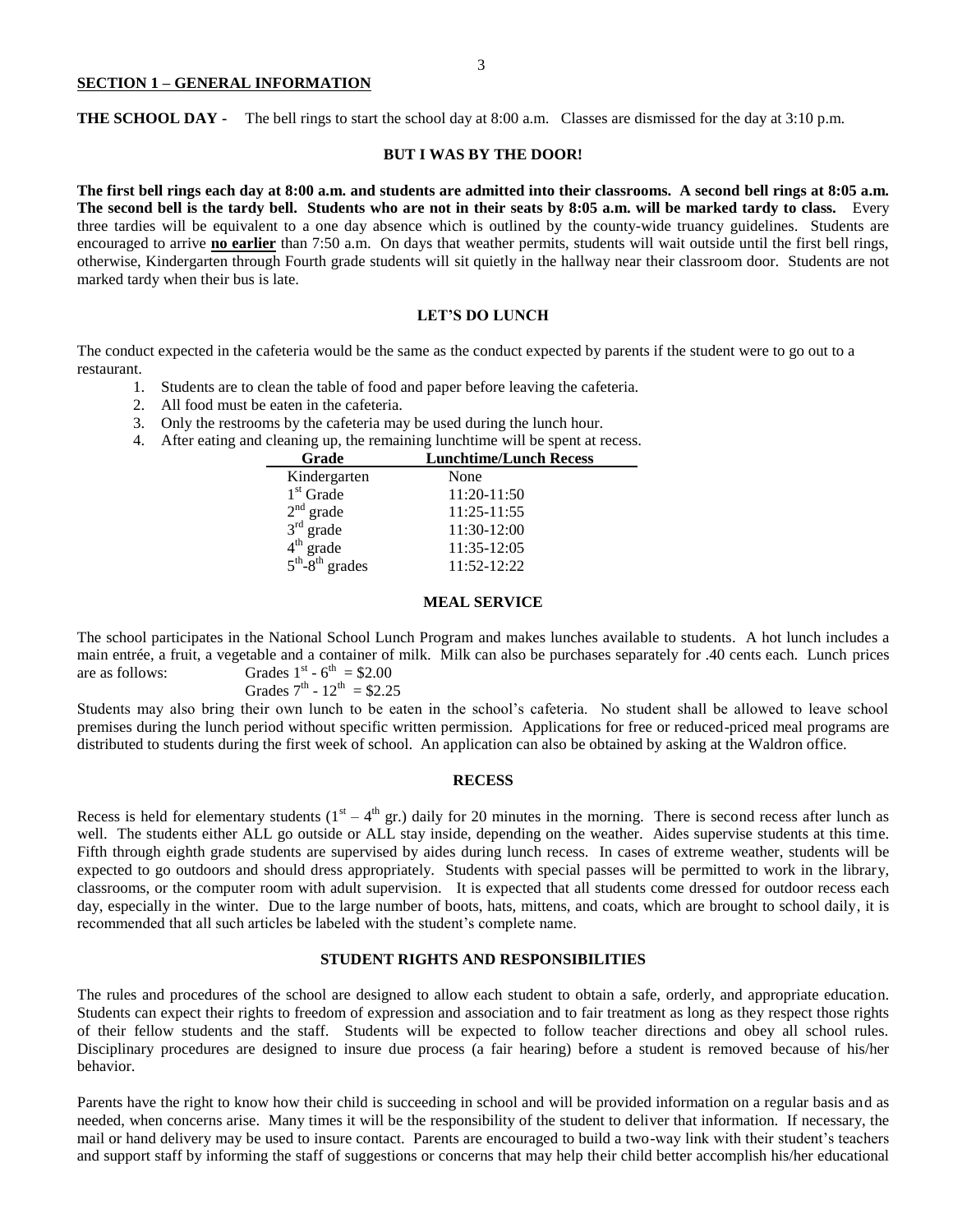goals. Students are expected to arrive at school prepared to learn. It is the student's responsibility to arrive on time and be prepared to participate in the educational program. If, for some reason, this is not possible, the student should seek help from the counselor.

## **STUDENT WELL-BEING**

Student safety is the responsibility of the staff. All staff members are familiar with emergency procedures such as fire and tornado drills and accident reporting procedures. Should a student be aware of any dangerous situation or accident, they must notify any staff person immediately.

State law requires that all students must have an emergency medical card completed, signed by a parent or guardian, and filed in the school office. A student may be excluded from school until this requirement has been fulfilled.

#### **I NEED AN ASPIRIN**

No medication of any kind can be dispensed by the office staff, unless you have a form signed by your parents. The medicine, in the prescription bottle, will be stored in the school office. **Students are not to carry medicine with them.** 

In those circumstances where a student must take prescribed medication during the school day, the following guidelines are to be observed.

- 1. The Medication Request and Authorization Form must be filed with the respective building principal before the student will be allowed to begin taking any medication during school hours.
- 2. All medications must be registered with the Principal's office.
- 3. All medication will be properly secured in the office.
- 4. A 2-4 week supply of medication is recommended.
- 5. Medication may not be set to school in a student's lunch box, pocket, or other means on or about his/her person, except for emergency medications for allergies and /or reactions.
- 6. Any unused medication unclaimed by the parent will be destroyed by school personnel when a prescription is no longer to be administered or at the end of the school year.
- 7. Parents shall instruct their child to take the medication at the scheduled time, and the child has the responsibility for presenting himself/herself on time and for taking the prescribed medication.
- 8. A log for each medication shall be maintained which will note the personnel giving the medication, the date, and the time of day.
- 9. No staff member will be permitted to dispense non-prescribed, over-the-counter medication to any student.

#### **INJURY AND ILLNESS**

All injuries must be reported to a teacher or the office. If minor, the student will be treated and may return to class. If medical attention is required, the office will make every effort to contact parents and follow school guidelines for emergency procedures.

Students becoming ill during the school day should request permission from their teacher and then report to the school office. If there is a necessity to go home, the secretary will inform the parents and the student will be released from school. A predetermined adult must sign the student out, in the office, before taking them home or the student will be given an unexcused absence for classes missed.

#### **CONTROL OF CASUAL CONTACT COMMUNICABLE DISEASES AND PESTS**

Because a school has a high concentration of people, it is necessary to take specific measures when the health or safety of the group is at risk. The school's professional staff has the authority to remove or isolate a student who has been ill or has been exposed to a communicable disease or highly transient pest, such as lice. Any removal will only be for the contagious period as specified in the school's administrative guidelines.

## **CONTROL OF NON-CASUAL CONTACT COMMUNICABLE DISEASES**

A person in question will have his/her status reviewed by a panel of resource people, including the County Health Department, to insure that the rights of the person affected and those in contact with that person are respected. The school will seek to keep students and staff persons in school unless evidence suggests exclusion. As required by Federal law, parents will be requested to have their child's blood checked for HIV, HBV, and other blood-borne pathogens when the child has bled at school and students or staff members have been exposed to the blood. All testing is subject to laws protecting confidentiality.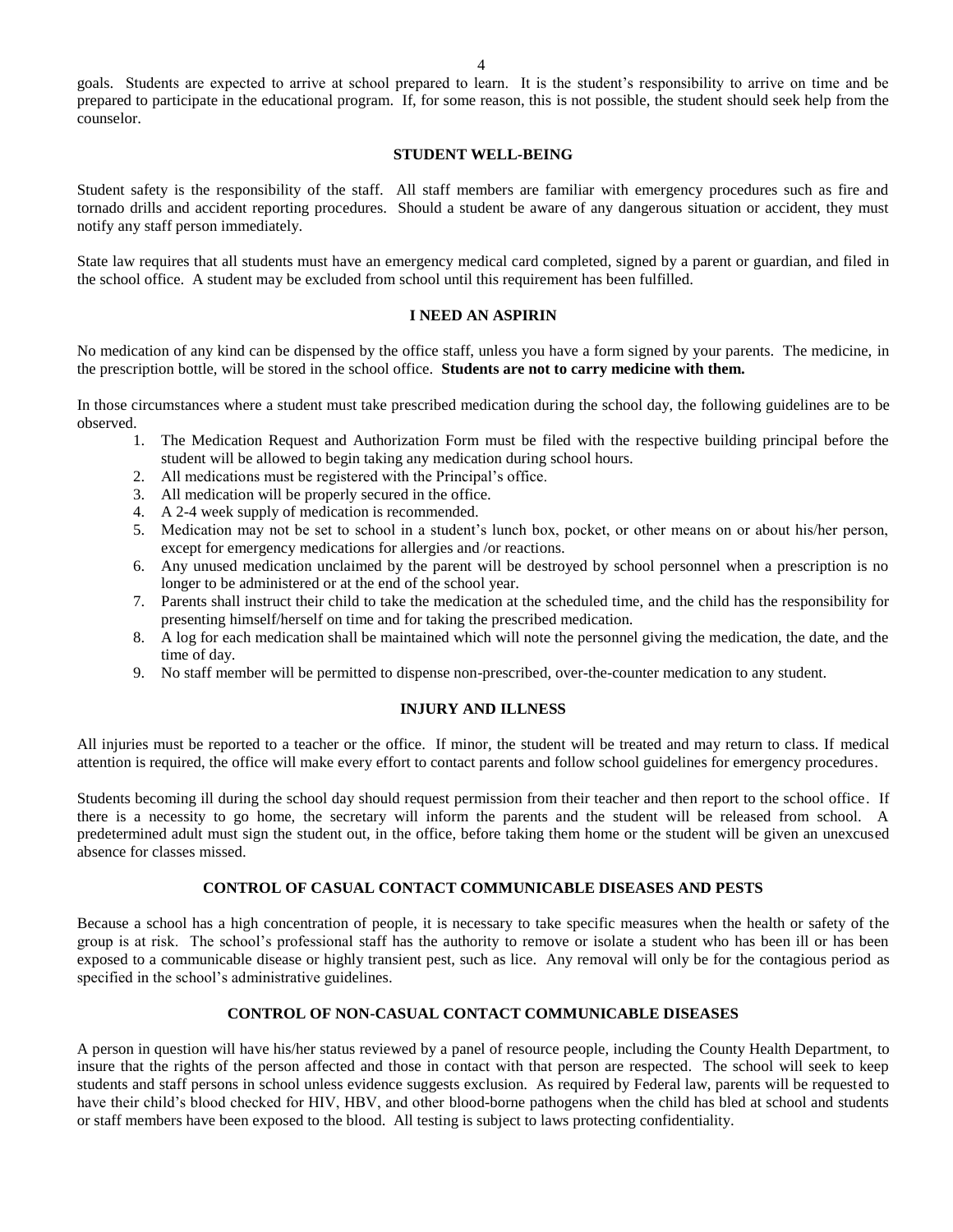## **IMMUNIZATIONS**

Each student should have the immunizations required by law or have an authorized waiver. Without the fore mentioned the Principal may remove the student or require compliance with a set deadline. This is for the safety of all students and in accordance with State law. Shot records are assessed for all new students and again when students enter the  $6<sup>th</sup>$  grade. This is mandated by the State.

Immunization Requirements (unless given a waiver):

| Diphtheria     | Four (4) or more doses of DTP or DT (pediatric) vaccine or any combination thereof, is the minimum                            |
|----------------|-------------------------------------------------------------------------------------------------------------------------------|
|                | acceptance. If a dose was not received on or after the fourth birthday, a booster is required prior to school entry.          |
| <b>Tetanus</b> | Four (4) doses of any appropriate tetanus vaccine. If a dose was not received on or after the fourth birthday, a              |
|                | booster is required prior to school entry.                                                                                    |
| Pertussis      | Four (4) doses of any appropriate pertussis vaccine. If a dose was not received on or after the fourth birthday, a            |
|                | booster is required prior to school entry.                                                                                    |
| Polio          | Three (3) doses of any appropriate pertussis vaccine. If a dose was not received on or after the fourth birthday, a           |
|                | booster is required prior to school entry.                                                                                    |
| Measles        | Two (2) doses of live measles virus vaccine after 1 <sup>st</sup> birthday at least thirty (3) days apart with one (1) of the |
|                | doses given after fifteen (15) months of age. A physician's certification of laboratory evidence of immunity in               |
|                | the blood will satisfy these requirements.                                                                                    |
| Rubella        | Two (2) doses of live rubella virus vaccine after $1st$ birthday at least thirty (3) days apart with one (1) of the           |
|                | doses given after fifteen (15) months of age. A physician's certification of laboratory evidence of immunity in               |
|                | the blood will satisfy these requirements.                                                                                    |
| <b>Mumps</b>   | Two (2) doses of live mumps virus vaccine after $1st$ birthday at least thirty (3) days apart with one (1) of the             |
|                | doses given after fifteen (15) months of age. A physician's certification of laboratory evidence of immunity in               |
|                | the blood will satisfy these requirements.                                                                                    |
| Hepatitis B    | Effective 2000-2001, three (3) doses are required.                                                                            |
| Varicella      | One dose on or after $1st$ birthday. Two doses if child received first dose after $13th$ birthday.                            |
| (Chickenpox)   |                                                                                                                               |
|                |                                                                                                                               |

## **ENROLLING IN SCHOOL**

Students are expected to enroll in the attendance district in which they live. If open enrollment is an option or other arrangements need to be made to attend a school outside of the student's home district; it should be done through the home school.

Students that are new to Waldron School are required to enroll with their parents or legal guardian. When enrolling, the parents will need to bring the following: a birth certificate or similar document, custody papers from a court (if appropriate), proof of residency and proof of immunizations. In some cases a temporary enrollment may be permitted. If that is done, the parents will be told what records are needed to make the enrollment complete.

Students enrolling from another accredited school must have an official transcript from the sending school in order to receive credit from that school. Waldron Elementary will assist in obtaining the transcripts, if not presented at the time of enrollment.

## **TRANSFER OUT OF THE DISTRICT**

To transfer a student from Waldron School, the parent must notify the Principal. Transfer will be authorized only after the student has completed the arrangements, returned all school materials, and paid any fees or fines that are due. School records will not be released if the transfer is not properly completed.

#### **WITHDRAWAL FROM SCHOOL**

Students under the age of 18 will not be allowed to withdraw from school without the written consent of parents.

## **SCHEDULING AND ASSIGNMENT**

Elementary Level – The Principal will assign each student to the appropriate classroom and the program in which the student will be participating. Any questions about the assignment should be discussed with the Principal

Middle School Level – Schedules are provided to each student at the beginning of the school year or upon enrolling. The schedule is based upon the student's needs and available class space. Any changes in a student's schedule should be handled through the Principal.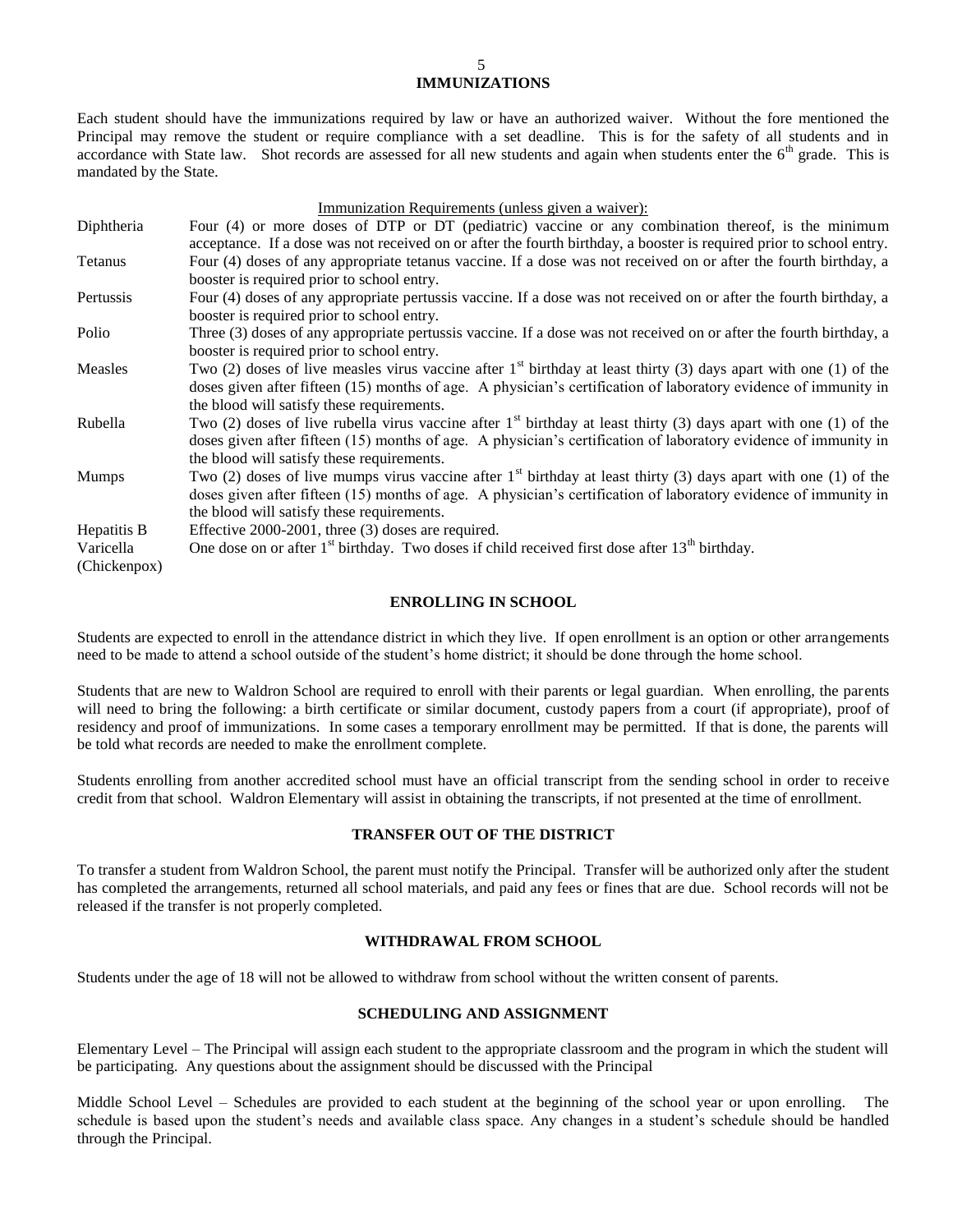## **SPECIAL EDUCATION**

Waldron School provides a variety of Special Education programs for students identified as having a disability defined by the Individuals with Disabilities Education Act (IDEA). Special Education services are attained through the proper evaluation and placement procedure. Parent involvement in this procedure is required. More importantly, the school wants the parent to be an active participant. Please call the school with any inquiries.

## **AMERICANS WITH DISABILITIES ACT – SECTION 504**

The Americans with Disabilities Act (ADA) requires the school to ensure that no individual will be discriminated against on the basis of a disability.

#### **STUDENT RECORDS**

Teachers, counselors, and administrative staff keep many student records. There are two basic kinds of records –directory information and confidential records. Directory information can be given to any person or organization for non-profit making purposes when requested, unless parents restrict the information, in writing to the Principal. Directory information includes: a student's name, address, photograph, date and place of birth, major field of study, participation in activities and sports, height and weight, if a member of an athletic team, dates of attendance, date of graduation, awards received, honor rolls, or scholarships.

Confidential Records contain educational and behavioral information that has restricted access based on the Family Education Rights and Privacy Act (FERPA) and Michigan law. This information can only be released with the written consent of the parents, adult student, or a surrogate. The only exception to this is to comply with State and Federal laws that may require release without consent. Confidential records include test scores, psychological reports, behavioral data, disciplinary actions, and communications with the family and outside service providers. Information on former students also falls into directory and confidential information categories and will be made available on the same basis as enrolled students.

Students and parents have the right to review all educational records generated by the school district, request amendment to these records, insert addendum to records, and obtain copies of such records. Copying costs may be charged to the requestor.

#### **STUDENT FUND-RAISING**

Students participating in school-sponsored groups and activities will be allowed to solicit funds from other students, staff members, and members of the community in accordance with school guidelines. The following general rules will apply to all fund-raisers:

- 1. Door-to-door sales will not be allowed unless we have written permission from a parent or guardian.
- 2. Fund-raisers are not to interfere with students participating in other activities or with schoolwork.
- 3. Students will not be allowed to participate in a fund-raising activity for a group in which he/she is not a member unless approved by the Principal.
- 4. No student is to participate in fund-raising activities off school property, such as car washes, without proper supervision by approved staff or other adults.
- 5. All school sponsored fund-raisers or fund-raisers conducted on school property must be approved by the Principal.

#### **STUDENT VALUABLES**

Students are encouraged not to bring items of value to school. Items such as jewelry, expensive clothing, electronic equipment, and the like, are tempting targets for theft and extortion. The school cannot be responsible for their safekeeping and will not be liable for loss or damage to personal valuables. I-Pods, Radios, CD players, and electronic games are not allowed in school.

## **ELECTRONIC COMMUNICATIONS DEVICES (Cell Phone, etc.)**

Students shall not use, or have in their possession on school ground any electronic communication device. Students who have extenuating or special circumstances (such as but not limited to family health related situations) may request permission from the building principal be in possession of an electronic communication device. Electronic communication devices are not to be used during class or instruction time or during passing times between classes unless specific permission has been granted by the building principal, all others will be confiscated by school personnel and given to the principal.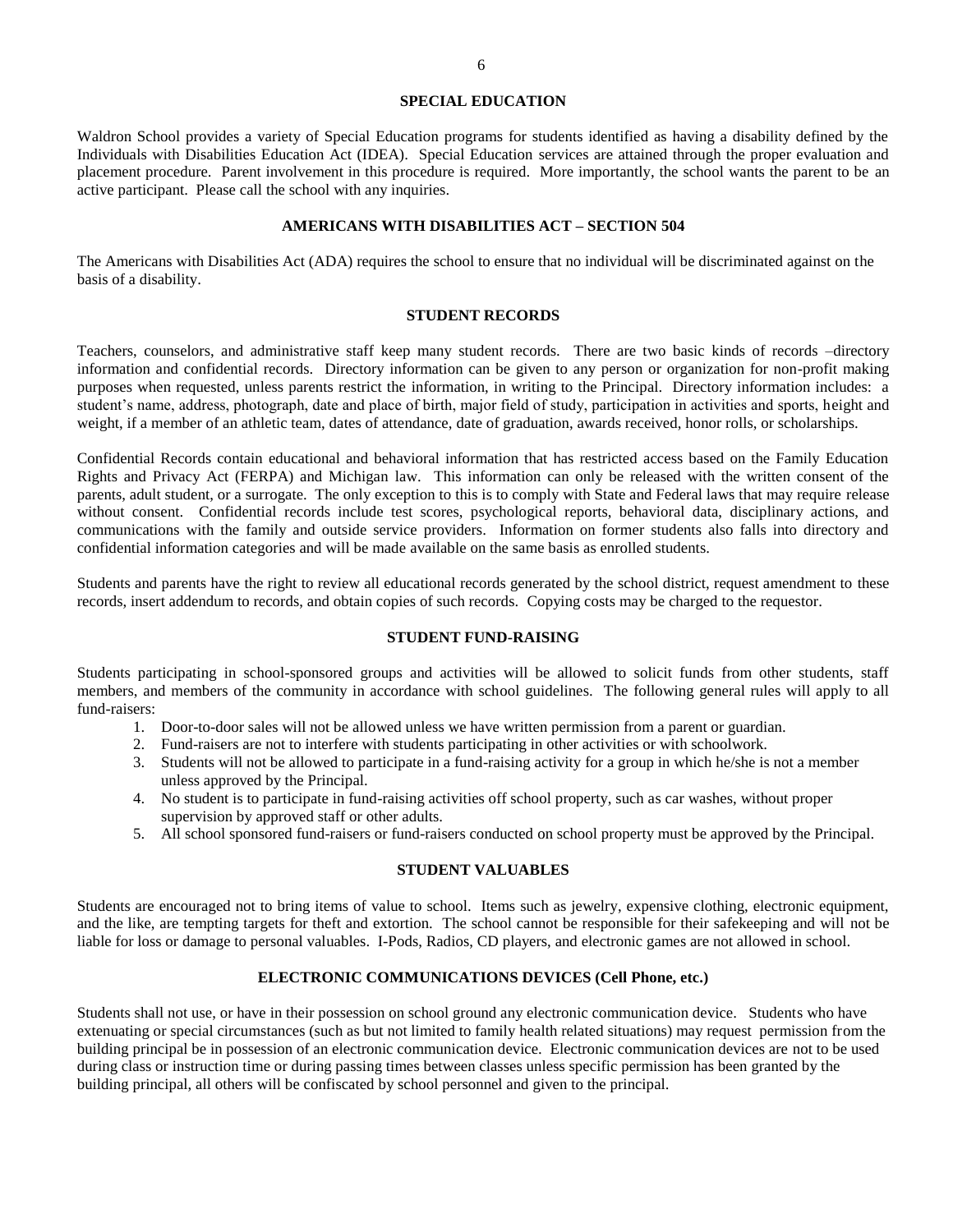## **REVIEW OF INSTRUCTIONAL MATERIALS**

Parents have the right to review any instructional materials being used in the school. They also may observe instruction in any class, particularly those dealing with instruction in health and sex education. Any parent who wishes to review materials or observe instruction should contact the office prior to coming to the school.

#### **LOCK DOWN, FIRE AND TORNADO DRILLS**

The school will conduct fire, tornado and lock down drills in accordance with State law. Specific instructions on how to proceed will be provided to students by their teachers who will be responsible for correct safety procedures

#### **EMERGENCY CLOSINGS AND DELAYS**

If the school must be closed or the opening delayed because of inclement weather or other conditions, the school will notify the following radio and television stations: WLNS-CHANNEL 6, WILX-CHANNETL 10, WJIM, WITL, WILS, WSJ-AM and WFMK. Do not call the bus drivers, teachers or administrators at these times. Help keep the lines clear for official calls. We will attempt to make decisions no later that 6:45 a.m. and call the radio stations as soon as possible after that. Parents and students are responsible for knowing about emergency closings and delays.

#### **VISITORS**

Visitors, particularly parents, are always welcome at the school. In order to properly monitor the safety of students and staff, each visitor must report to the office upon entering the school. If a person wishes to confer with a member of the staff, they should call for an appointment prior to coming to the school, to prevent any inconvenience. Students may not bring visitors to school without first obtaining written permission from the Principal.

#### **USE OF THE LIBRARY**

The library is available to students throughout the school day. Passes may be obtained from a student's teacher or from the librarian. Books on the shelves may be checked out for a period of two weeks. To check out any other materials, contact the librarian. In order to avoid late fees, all materials checked out of the library must be returned to the Library by the assigned date.

#### **STUDENT FEES, FINES AND CHARGES**

Waldron School may charge specific fees for non-curricular activities and programs. Such fees or charges are determined by the cost of materials, freight/handling, and add-on fees for loss or damage to school property. The school and staff do not make a profit.

A library book, magazine, or a textbook has no value if it is not available for student and/or staff use. Therefore, when an item is damaged beyond repair, or lost, a charge will be made to help cover replacement costs. Even receiving the original purchase price would not allow the school district to replace those items since the cost of replacement would always be higher than the original price. In the event that a book or magazine is lost, the following procedure will be followed:

- A. Books Hardcover
	- 1. The original purchase price of the book will be charged, regardless of the condition of the book. The price will be determined by referring to the shelf list card or purchase order for that particular book.
	- 2. If the purchase price is not available, the following fees will be charged: NOTE: These fees will be revised annually.

5 years old or less - \$20.00 6-10 years old - \$15.00 11 years or older - \$10.00

- B. Books Paperback
	- 1. The replacement cost of the book will be charged. The price will be determined by referring to the shelf list card or purchase order for that particular book.
	- 2. If the purchase price is not available, a fee of \$3.00 will be charged for the paperbacks in the Easy Section of the Waldron Library, and a fee of \$5.00 will be charged for all other paperbacks.
- C. Magazines The cover price of the magazine will be charged. That will be determined by checking another issue of the same magazine of the same year.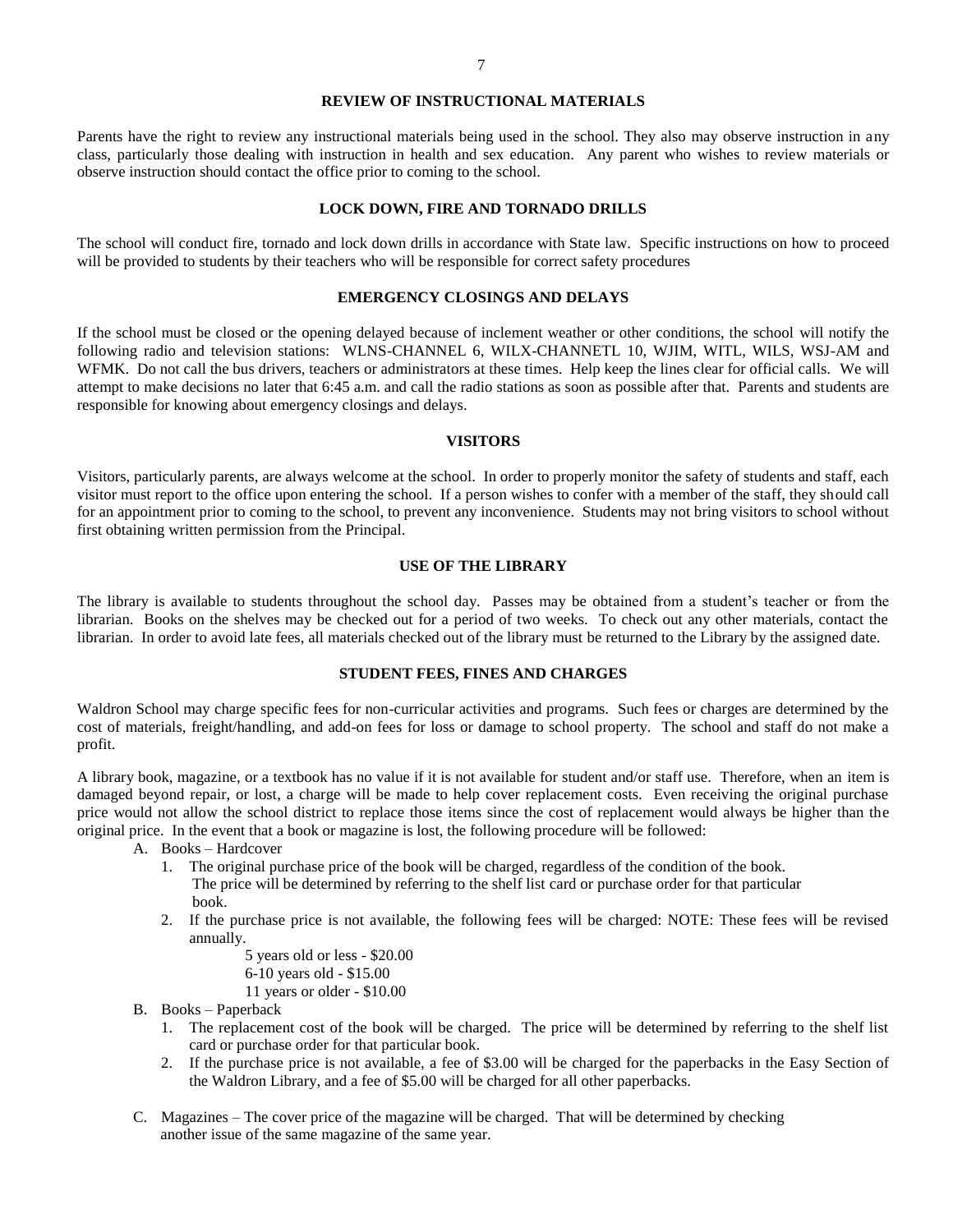In the event that the lost book or magazine is found and returned after it has been paid for, the following procedure will be followed:

- A. Books Hardcover & Paperbacks
	- 1. If the book has already been replaced, the fee paid will not be refunded. The individual may then keep the old book.
	- 2. If the book has not been replaced and is returned in usable condition, a full refund will be made.
- B. Magazines
	- 1. If a magazine is returned in usable condition, a full refund will be made.
	- 2. If a magazine is returned in unusable condition, no refund will be made.

In the event that a book or magazine is returned in a damaged condition, the following procedures will be followed:

- A. Books Hard Cover & Paperbacks
	- 1. If the damage is such that our staff can repair it and the book becomes usable, a charge will be made at the discretion of the librarian.
	- 2. If the damage is such that a hard cover book needs to be rebound the cost of the rebinding will be charged
	- 3. If the damage is such that the book cannot be repaired, the purchase price of a new book will be charged.

Fees may be waived in situations where there is financial hardship.

Students using school property and equipment can be fined for excessive wear and abuse of the property and equipment. The fine is used to pay for the damage, not to make a profit. Late fines can be avoided when students return borrowed materials promptly. Others may need these materials. Failure to pay fines fees or charges may result in the withholding of grades and credits.

## **LOST & FOUND**

The lost and found area is in the office. Students who have lost items should check there and may retrieve their items if they give a proper description. Unclaimed items will be given to charity the last week in June.

## **STUDENT SALES**

No student is permitted to sell any item or service in school without the approval of the Principal. Violations of this may lead to disciplinary action.

## **TELEPHONE USE**

The office phones may be used only in case of emergencies, and an administrator or office personnel must grant permission. A forgotten lunch, lunch money, homework, or calling home to see if someone can spend the night, etc., are not considered emergencies. **The office telephones are for school business only.** 

## **ADVERTISING OUTSIDE ACTIVITIES**

No announcements or posting of outside activities will be permitted without the approval of the Principal. A minimum of 24 hours notice is required to ensure that the Principal has the opportunity to review the announcement or posting.

## **THE INDY 500**

PE teachers appreciate your attempts to stay in top racing form all year, but the halls are not the place to practice your running. Students running in the halls face the risk of getting hurt or being referred to the office.

- 1. Keep hallways open to traffic by walking to the left, (just like on the road). Do not block traffic by standing in groups.
- 2. Pass through hallways quietly. Be considerate of others in the halls and classrooms.
- 3. Discard trash in the containers provided. Keep the school clean by picking up paper from the floors.

## **FASHION STATEMENTS**

We take pride in our appearance at Waldron. While fashions change, the reason for being in school does not. Students are in school to learn. Any fashion (dress, accessory, or hairstyle) that disrupts the educational process or presents a safety risk will not be permitted.

The school does not allow tight garments, exposed midriff, or tank tops with straps narrower than 3 fingers (approximately 2 inches). Shorts are permitted, that have a minimum of fingertip length during the months of August, September, April, May, and June or at the discretion of the administrator. Students **will be sent outside** for physical education and recess and should dress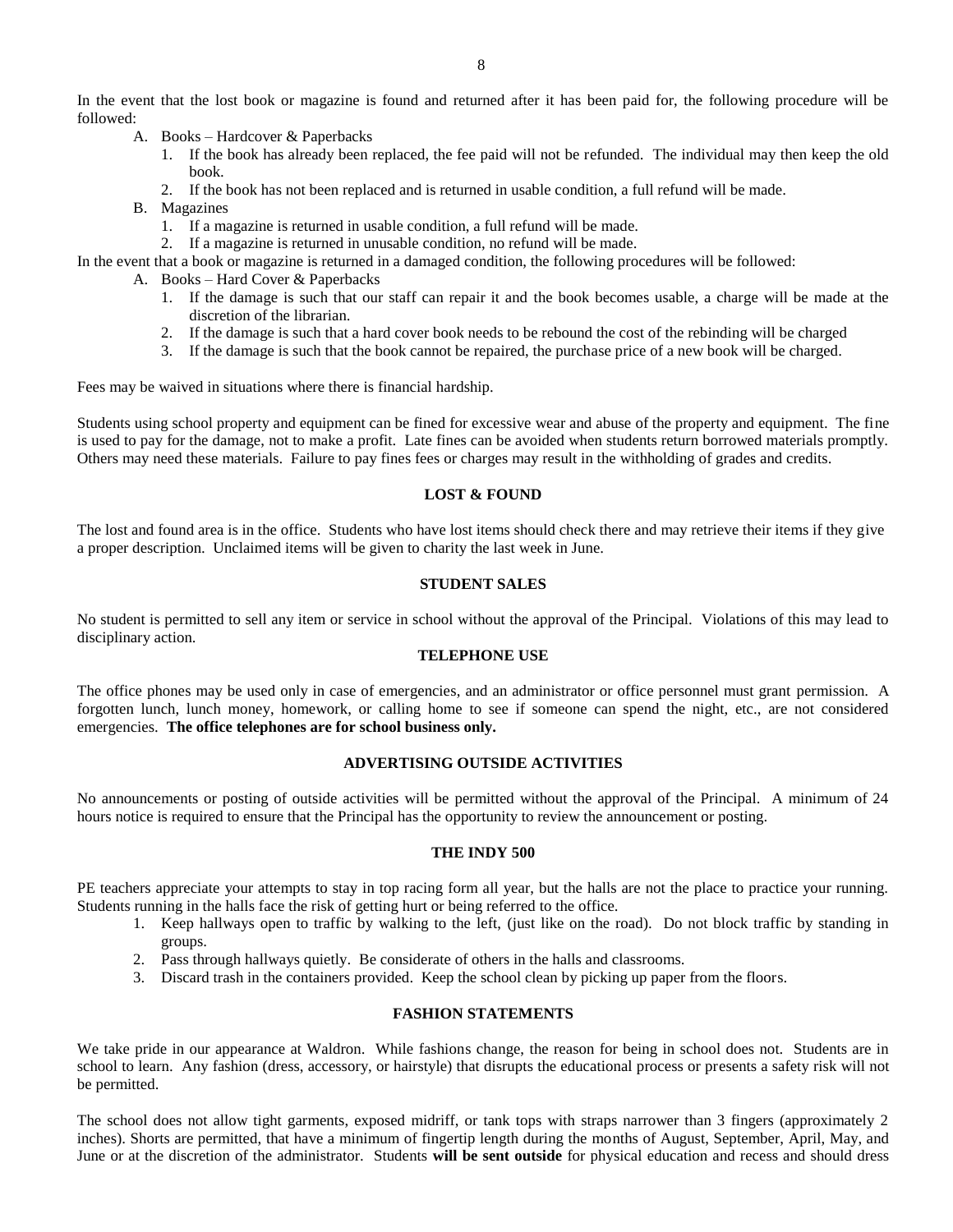accordingly. Students will be expected to participate in gym and recess regardless of their choice of dress. Clothing with suggestive or derogatory pictures or phrases may not be worn. Advertising of alcohol, tobacco, or drugs is also prohibited. Hats are not permitted inside the building and shoes are to be worn at all times and places in the building except the locker rooms.

The school, as well as the student body, is judged by the appearance and behavior of each one of us. Students who are representing Waldron School at an official function or public event should use good taste and dress in a suitable manner for the occasion.

#### **I HAVE THIS PROBLEM…. COUNSELING & GUIDANCE**

The counselor is available for everyone. Through the counseling relationship, the counselor will assist you in solving problems, help with your school program, talk to you about your plans, decisions, and the way you feel about yourself. Appointments with the counselor can be made by dropping a note in the mailbox, outside the counseling office. Waldron and the high school share a counselor. Parents should feel free to call if they have questions regarding their child.

## **I ONLY BROUGHT IT TO SHOW & NOW IT'S GONE!**

Students are responsible for the care of their own personal property. The school will not be responsible for personal property. Valuables should not be brought to school. The school may confiscate such items and return them to the student's parents.

Damage to or loss of school equipment and facilities wastes taxpayers' money and undermines the school program. Therefore, if a student does damage to or loses school property, the student or his/her parents will be required to pay for the replacement or damage. If the damage or loss was intentional, the student will also be subject to discipline according to the Student Discipline Code.

## **SECTION II – ACADEMICS**

#### **FIELD TRIPS**

Field trips are academic activities that are held off school grounds. There are also other trips that are part of the school's co-curricular and extra-curricular program. No student may participate in any school-sponsored trip without parental consent. Attendance rules apply to all field trips. Fieldtrips may be withheld from students who have discipline write-ups during that particular semester.

#### **GRADES – ELEMENTARY**

Report cards are issued four times during the school year, approximately every nine weeks. These reports are designed to keep parents and students informed on their academic progress. Report Cards will be issued according to the following:

First marking period - cards will be issued to the students before conference time. Parents are being asked to bring the report card with them to the conference.

Second/Third marking period - cards will be issued to the student on the Wednesday following the end of the marking period.

Fourth/Final marking period – Teacher who have report card finished on the last day of school will send the cards home with the students, however this is not mandatory. Report cards that do not get sent home on the last day will be available for pick up in the office throughout the summer months. A hold will be placed on cards of students who owe for lost or damaged textbooks, library books, school equipment (such as gym locks), etc. until they have been returned, or fines and fees are paid. A hold may also be placed on cards of students who owe detention time.

## **GRADES – MIDDLE SCHOOL**

Parents of middle school students (grades  $5 - 8$ ) will have access to their child's grade progress via our on-line grading system. User names and passwords will be assigned at the start of the school year. The on-line grades can be accessed at anytime during the school year. This is a great tool to help keep you informed of your child's progress in each of their classes. Report cards will be sent home each quarter with the students. Final report cards can be picked up over the summer.

**NOTE:** It is important that all report cards envelopes be returned to school within one week of issue date. Failure to return the signed report card envelope could result in one or more lunch time detentions.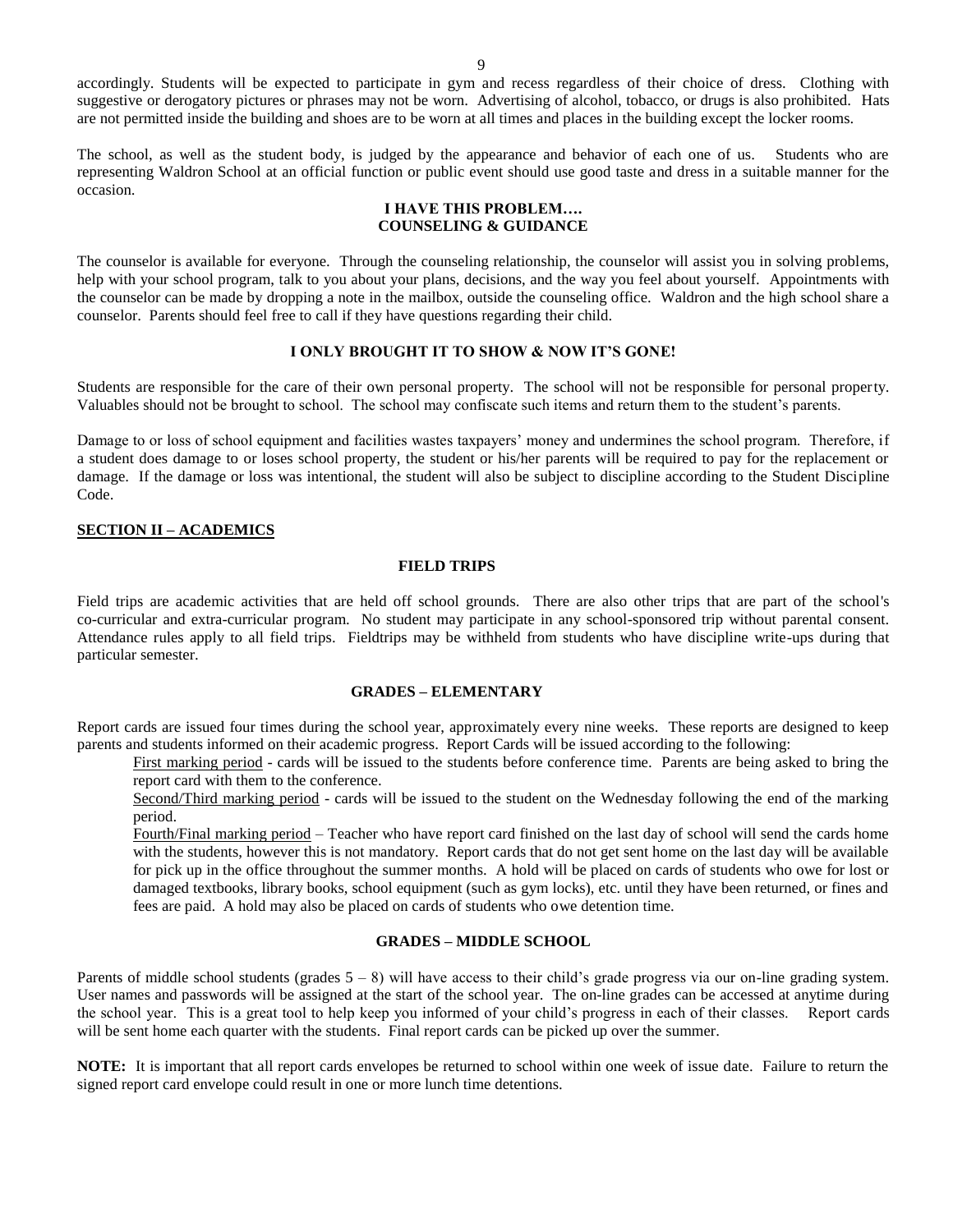## **GRADING SYSTEM**

| Progress Grading System $(K-4)$                   | Grading Scale for Grades $3^{rd} - 8^{th}$ |                       |
|---------------------------------------------------|--------------------------------------------|-----------------------|
| 3 Meets or exceeds expectations/standards         | $A = 95-100\%$                             | $C = 74 - 76\%$       |
| 2 Making progress towards expectations/standards  | $A = 92 - 94\%$                            | $D_{\pm} = 71 - 73\%$ |
| 1 Areas of concern, needs support $&$ improvement | $B_0 = 89 - 90\%$                          | $D = 68 - 70%$        |
| X Items have not been evaluated at this time      | $B = 86 - 88\%$                            | $D = 65 - 67\%$       |
|                                                   | $B = 83 - 85\%$                            | $E = 0 - 64\%$        |
|                                                   | $C_{+} = 80 - 82\%$                        | $I = 0$ until the     |
|                                                   | $C = 77 - 79\%$                            | grade is posted       |

## **PROMOTION, PLACEMENT, AND RETENTION**

Promotion to the next grade is based on the following criteria:

- 1. current level of achievement
- 2. potential for success at the next level
- 3. emotional, physical, social maturity

As per board of Education policy, students are promoted or retained based on:

- 1. Completed course requirements at the presently assigned grade;
- 2. In the opinion of the professional staff, the student achieved the instructional objectives set for the present grade.

The timetable that is followed when considering retention of a student is:

| January                                                                                                        | Parents are informed of the problem. A scheduled meeting will be made with parents.                 |  |
|----------------------------------------------------------------------------------------------------------------|-----------------------------------------------------------------------------------------------------|--|
| March                                                                                                          | Re-evaluate the student's progress.                                                                 |  |
| Year's End<br>Recommendation of teacher regarding retention -- if parents disagree with the decision, then the |                                                                                                     |  |
|                                                                                                                | teacher must present his/her view in a child's CA-60. If parents disagree with the retention of the |  |
|                                                                                                                | child, a waiver form must be signed parents.                                                        |  |

Final determination of placement is the responsibility of the principal. Parents will be involved in the process of placement. Should the parent not agree with the placement determination they have the right to appeal to the Board of Education.

A student will be retained in the same grade if he/she has a final average of E in three or more major subjects. Major subjects will be deferred as math, science, reading, language arts, and social studies. An Individual Education Planning Committee (IEPC) would determine special education student's retention

Students who receive a grade point average of 1.25 or lower at the end of the second semester will be asked to attend a review committee meeting to include the building level principal, the student and his/her parents, the counselor and/or classroom teachers. The purpose of this meeting will be to discuss the improvement of the student's academic standing and to consider whether or not retention might be in the best interest of the student. A student may be retained with a grade point average above 1.25, if it is agreed that it is the best interest of the student.

#### **RECOGNITION OF STUDENT ACHIEVEMENT**

Students who have displayed significant achievements during the course of the year are recognized for their accomplishments. Areas that may merit recognition include but are not limited to academics, athletics, performing arts, citizenship and volunteerism. Recognition for such activities is initiated by the staff and coordinated by the principal.

#### **Honor Roll(s)**

In order to encourage students to strive for high academic achievement, an honor roll will be determined at the end of each marking period for students in grades 5 - 8. The grades in ALL subjects are considered. Any student having a B (3.0) average or better and having no mark "D+" or lower will be listed on the honor roll. The honor roll will be listed alphabetically with an asterisk marking students with high honors (anything 3.5 or higher).

| $A=4.0$   | $B+=3.3$   | $C+=2.3$   | $D+=1.3$ | $E=0$                    |
|-----------|------------|------------|----------|--------------------------|
| $A = 3.7$ | $B = 3.00$ | $C = 2.00$ | $D=1.00$ | $I=0$ until grade posted |
|           | $B = 2.7$  | $C = 1.7$  | $D = 7$  |                          |

## **Athletic Awards**

Each head coach with the approval of the Athletic Director develops requirements for athletic awards. These requirements will be reviewed with interested students by the appropriate coach.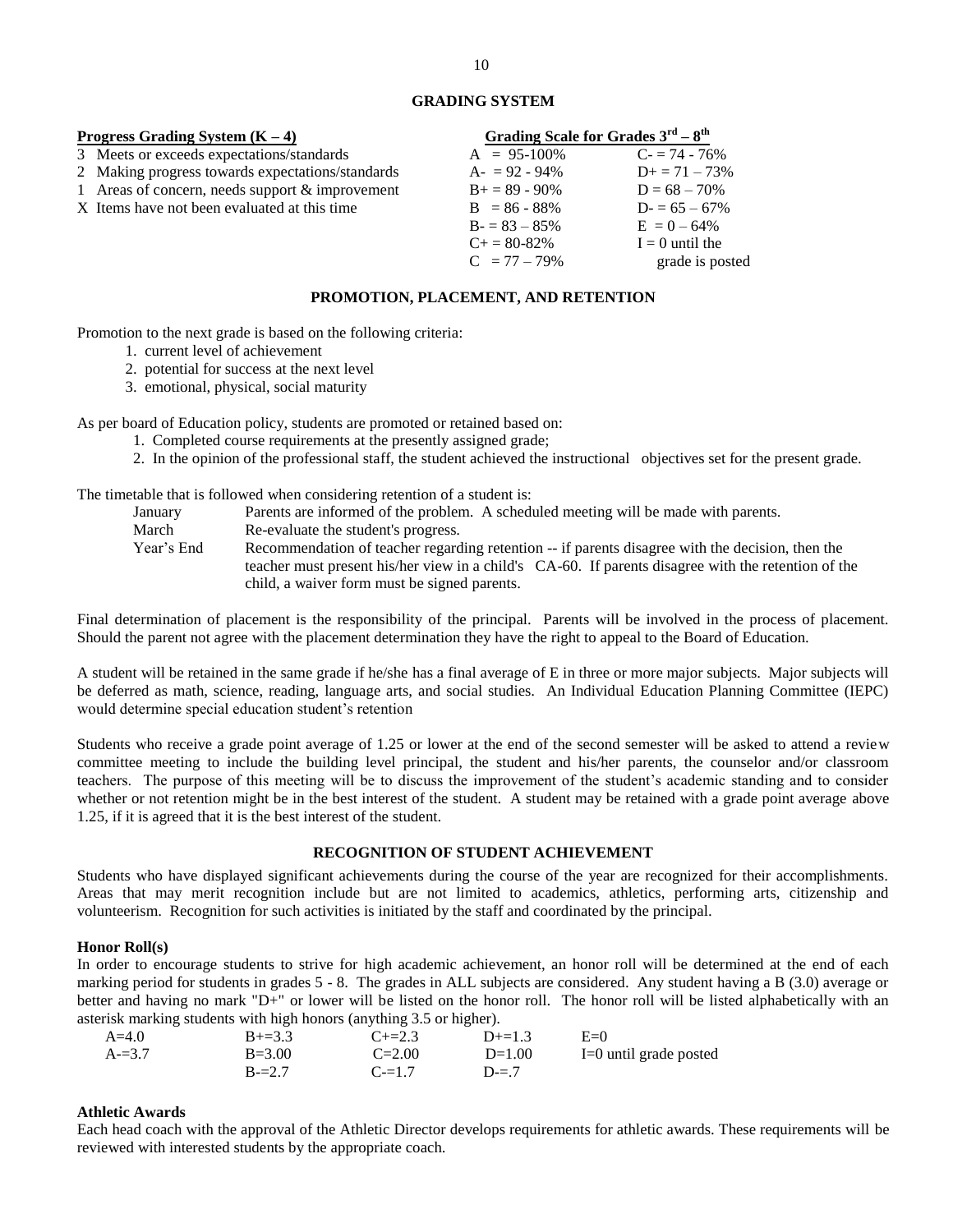## **Elementary Recognition Program**

Waldron School believes in the concept of the "Assertive Discipline Model". This model states that students should be made aware of the rule that they should follow and the consequences of their actions, should a rule be broken. Students who maintain good behavior and put forth appropriate effort academically are rewarded with special classroom incentives/activities. Goals:

- 1. Improve students' academic effort and performance.
- 2. Improve students' discipline, attitude, and responsibility for self.

Requirements:

- 1. No written discipline reports for that particular marking period (parents will receive a copy in the mail).
- 2. Minimum missing assignments (teachers' discretion)

Schedule

1. An in school recognition activity will be held at the end of each marking period for all students meeting the criteria. (A phone call or mailing will be made to parents 3 days before the activity if their child does not meet the criteria.)

#### **Middle School Recognition Program**

Eagle Grams - Students will occasionally be chosen by a teacher or other staff member to receive an "Eagle Gram". Eagle Grams can be given out to students any time good behaviors are observed. Eagle grams can also be handed out for improvement in classroom performance or for being extra helpful, etc. All Eagle grams are collected in buckets (which are placed in the classrooms) and at the end of each quarter the principal holds a lunch time drawing. The winners of the drawing are recognized in front of their peers and given a small prize.

Middle School Academic Awards Assembly - At the end of the school year, we host an academic awards program for students in grades 5-8<sup>th</sup>. Teachers nominate and present the awards at a middle school assembly usually hosted in the gymnasium. This is a way recognize students who have achieved academic excellent throughout the school year. Parents, friends and family are invited to attend this ceremony which is normally held during the school day.

Featured Student of the Month – Each month, middle school students may be selected to be featured in the Eagle Flyer newsletter. Any middle school students (grades  $5 - 8$ ) can be nominated by a staff member for excellence in behavior, improvement in classroom performance, getting caught doing something good, being extra helpful, etc. Staff may nominate as many students as they want. The principal will take all nominations and choose approximately one student for each grade level  $(5^{th} - 8^{th})$  to be featured in an article which is published in the Eagle Flyer newsletter.

#### **Attendance**

Regular attendance at school is very important in assisting children in mastering basic skills and to facilitate academic progress. To reward students for exceptional attendance, Waldron School recognizes students who fall into the following categories:.

- 1. Perfect Attendance Students who complete the entire school year without any absences or tardies.
- 2. Excellent Attendance Students who complete the school year with the equivalent of one day or less absent. Absences are recorded in half-day increments. Each tardy will count as the equivalent of a half day absent for purposes of this award.

## **HOMEWORK**

The Fowler Public School staff believes that homework is an extension of the classroom and can be an integral part of the student's intellectual development. This is important for the student in order to continue with the work started in the classroom and also to build good study habits essential for continuing school success.

Studying is necessary and the study habits acquired will serve you in every subject area throughout your lifetime. Learning how to study is like learning to do any other activity. It's easy when you know how. Good study habits result in good grades. Some suggestions to follow:

**Grades K-3** - Homework is generally not given at this level because students complete assignments under direct teacher supervision. From time to time, assignments may be given. In general, homework assignments at this level are designed to include parents in the learning process and create greater understanding of the nature of work the students are doing in the classroom. By the third grade level, students may bring home notices regarding tests, quizzes, and multiplication tables, which may require parent assistance. Parents should contact the classroom teacher if their child is spending more than  $1/2$ hour per evening on homework at these grade levels.

**Grades 4-5** - At this level, students are asked increasingly to accept greater responsibility for their own learning. In general, a fourth grader will have less homework than a fifth grader. As a general guideline, assignments should be about 20 minutes in length per class.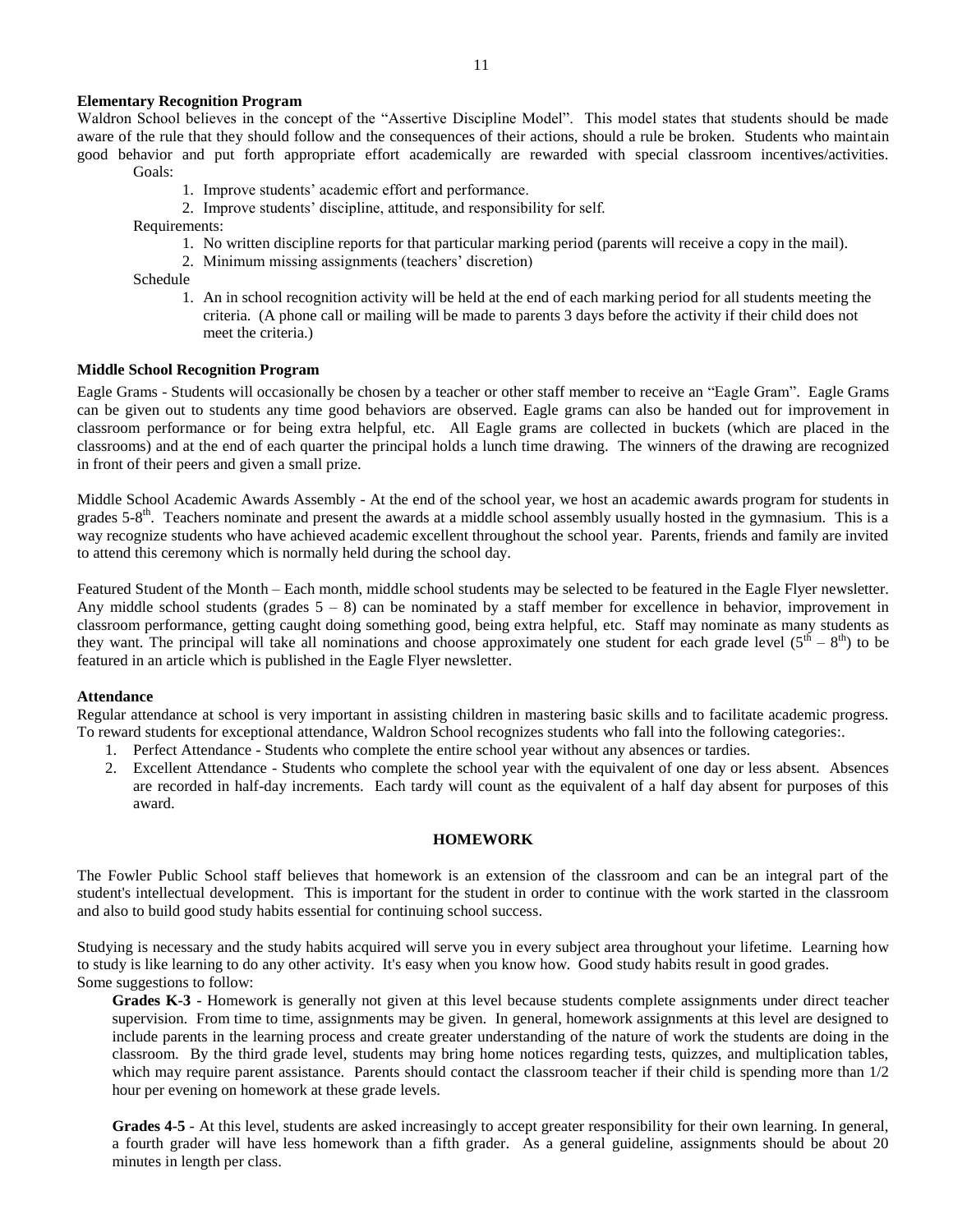**Grades 6-7** - At this level, students are asked increasingly to accept greater responsibility for their own learning. In general, a sixth grader will have less homework than a seventh grader. As a general guideline, assignments should be about 20 minutes in length per class with students spending about one hour per night by the seventh grade level.

**Grade 8** - Students are preparing for high school at this grade level. Assignments per class may run about 30 minutes and may require one to one and one-half hour of studying per night.

The following guidelines are provided to assist teachers, parents, and students in maximizing the potential for homework assignments as a learning experience.

## **Parents and Homework:**

Parents play an important role in the success of homework as a learning tool. A parent can help by instilling in their child and attitude that homework is an important and necessary part of the learning process. Cooperation between the parent and teacher can help make homework a meaningful experience for the student. Parents can establish legitimacy to homework by:

- Providing a quite, well-lighted place for this child to work (have paper and pencil on hand)
- Establishing a daily routine "homework time" (experts recommend afternoon or evening)
- Helping to explain homework, if necessary, but avoiding doing the work for the child. (If assignments are too difficult or take too long, the parents should contact the child's teacher.)
- Setting aside a special time to review their child's homework and by checking accuracy and neatness.
- Encourage their child to seek help or to ask questions of the teacher.
- If child insists that they have no homework, encourage them to use the designated "homework time" to do some reading.

## **Students and Homework**

Students should recognize the importance and purposes of homework. Homework is designed to increase achievement. Homework also helps to develop the skills for independent learning and study outside the classroom that will be needed as they enter high school and college. The student must be responsible for the following:

- Taking home (and returning) the materials necessary to complete the assignment.
- Asking the teacher for assistance or clarification if needed.
- Completing the assignment neatly and on time.
- Developing proper work and study habits.
- Set aside a special place and time to do homework
- Know what you are to study. Keep a daily log.  $\bullet$
- Break the TV habit
- Organize time to avoid last minute work.
- Read, Review, Ask yourself questions
- Carefully check assignments when complete.

## **Teacher and Homework**

As the homework manager, the teacher plays a key role in implementing homework policy. The following guidelines are presented to maximize the usefulness of homework in creating independent learners and furthering classroom instruction and learning.

- Any homework assigned should be directly related to the teacher's instructional plans.  $\bullet$
- Homework should reinforce classroom work and be of reasonable length.
- In the case of long term assignments, teachers are encouraged to provide classroom time as well as regular homework time. Teachers are encouraged to notify other staff members when such projects are assigned.
- Study time for major quizzes and tests should be provided as a part of the students' regular homework time.
- Teachers are encouraged to explain and demonstrate all assignments. Some time should be provided at the end of the period to allow students to begin the assignment in class to be sure that they understand what is required and that they are capable of completing the work.
- To maximize the instructional effectiveness of homework, feedback needs to be provided.
- Some form of evaluation or record keeping of homework assignments reinforces the importance of the assignment.
- Parents should be notified if a student consistently fails to do homework.

## **COMPUTER / TECHONOLGY / INTERNET ELECTRONIC INFORMATION ACCESS AND USE POLICY**

Fowler Public Schools encourage and strongly promotes the use of electronic information technologies in educational endeavors. The district provides students and staff access to information resources available in a variety of electronic formats, and for the development of information management skills. Together these allow learners to access current and relevant resources, provide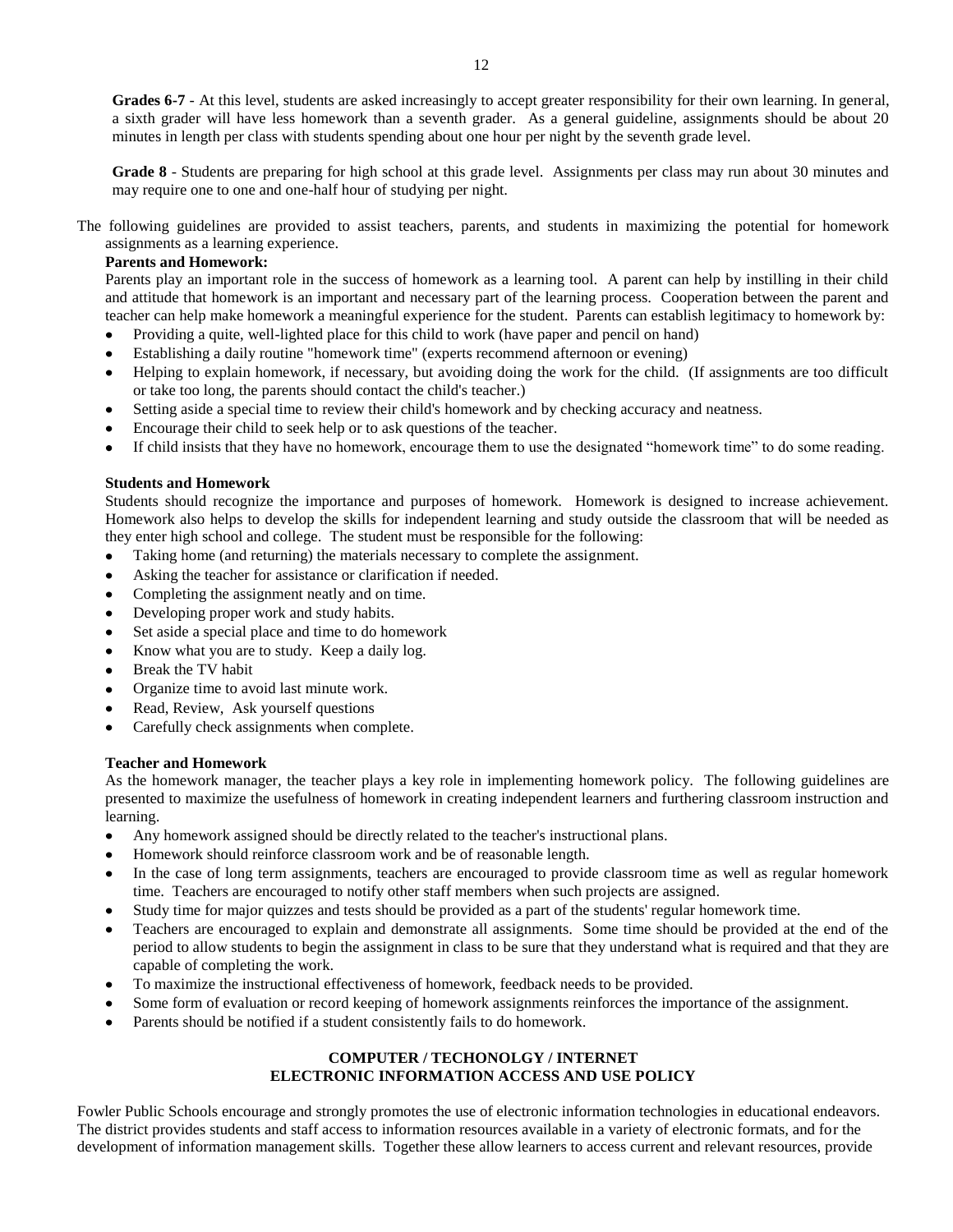the opportunity to communicate in a technologically rich environment and assist them to become responsible, self-directed, lifelong learners.

## **District Responsibility**

Fowler Public Schools is responsible for the management of the structure, hardware and software that the district uses to allow access to information technologies for educational purposes. These include:

- a) Assigning and removing of member accounts on the network
- b) Maintenance and repair of equipment that comprise the network
- c) Selection of software that the network will support
- d) Electronic Information Access and Use Policy
- e) Defining the rights/responsibilities of members
- f) Providing resources that support the mission of the school district
- g) Providing training opportunities on the use of application of information technology, including training and information on new technologies, software and media as they are acquired and put into use in the district.
- h) Implementing and enforcing the conduct standards for educational technology as stated in the Electronic Information Access and Use Policy.

The district does not take responsibility for resources located or actions taken by the members that do not support the purposes of the school district. The district makes no stated or implied guarantee regarding the privacy of electronic mail.

The district makes not warranties of any kind, whether express or implied for the uses of its educational technology, including but not limited to the loss of data resulting from delays, nondelivery, or any service interruption.

The district is not responsible for any damages caused to a user's hardware or software incurred from downloading computer viruses or other contaminants.

## **Fowler Public Schools Network Members**

All account holders on the Fowler Public Schools Network will be granted access to all services the network offers. The following people may hold accounts on the Fowler Public School District Network:

- 1) STUDENTS: Students who are currently enrolled in the district may be granted a network account upon agreement to the terms stated in this policy.
- 2) FACULTY AND STAFF: Staff members currently employed the district may be granted a network account upon agreement to the terms stated in this policy.
- 3) OTHERS: Anyone may request a special account on the Fowler Public School District network. These requests will be granted on a case-by-case basis, depending on need and resource availability.

## **Privileges**

In accordance with the terms set forth in this policy, members have the privilege:

- to use all authorized hardware and software for which they have received training to facilitate learning and enhance educational information exchange.
- to access information from outside resources which facilitate learning and enhance educational information  $\bullet$ exchange.
- To access district networks and the Internet to retrieve information to facilitate learning and enhances educational information exchange.

Members have the conditional right to sign up for listservs and news groups on the Internet which facilitate learning and enhance educational information exchange.

## **Responsibilities**

Members are responsible for:

- utilizing technology in the school only for facilitating learning and enhancing educational information exchange consistent with the purpose of the school.
- attending appropriate training sessions in the use and care of hardware, software, and networks and refraining from using any technology for which they have not received training.
- adhering to the rules established for the use of hardware, software, labs, and networks in the school or through remote access outside of the school.
- maintaining the privacy of passwords and are prohibited from publishing or discussing passwords.
- having all disks or videos scanned for virus, dirt, or other contamination which might endanger the integrity of district hardware, software or networks before they are used in district system.
- all material received via the Internet under their account. They accept responsibility for keeping all pornographic material, inappropriate files, or files dangerous to the integrity of the school's network, equipment,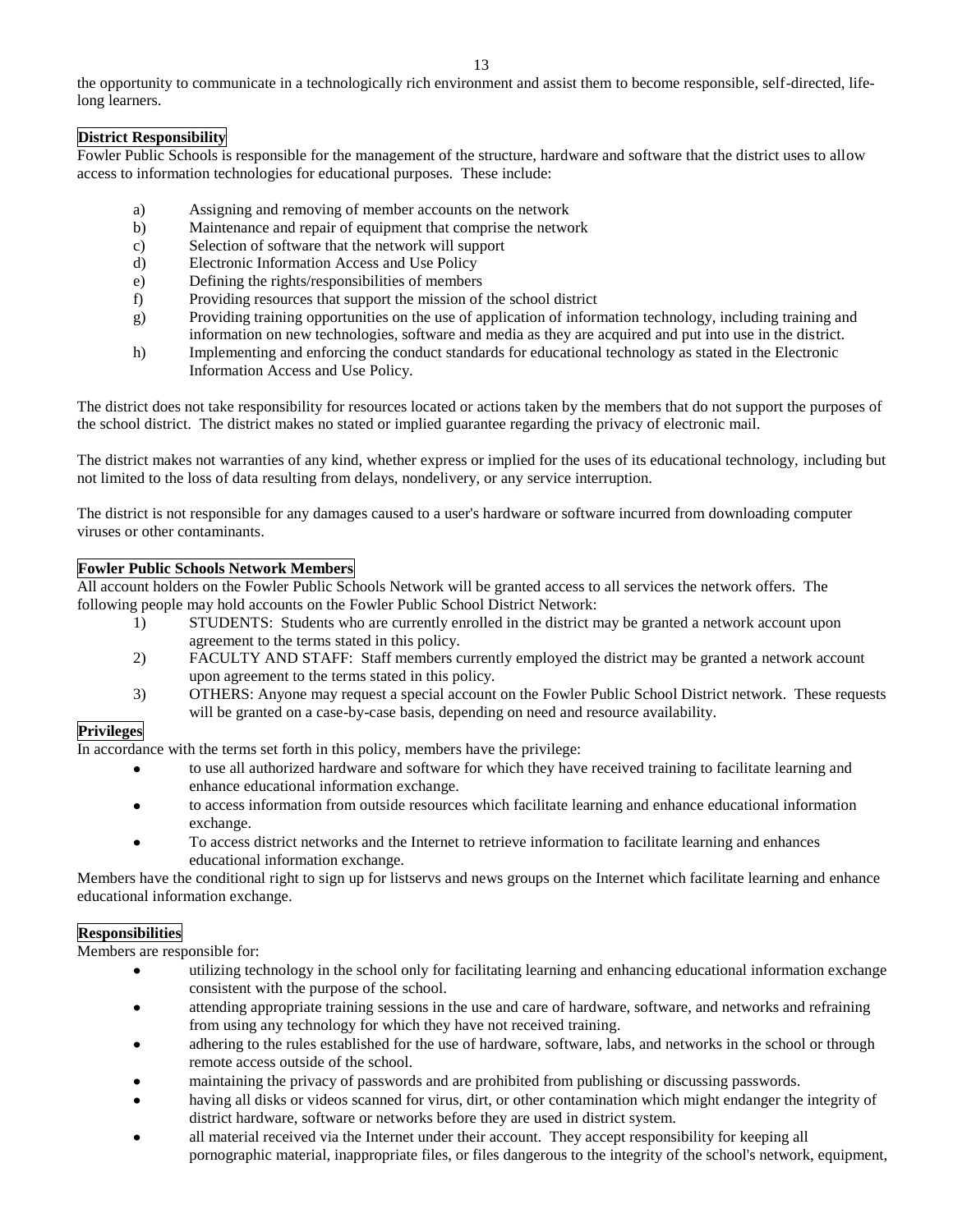or software from entering the school via the Internet or from being reproduced in visual, digital or written format.

- making all subscriptions to listservs or news groups known to the system administrator and seeking prior written approval before requesting such subscriptions on the Internet.
- maintaining the integrity of the electronic mail (e-mail) system, reporting any violations of privacy and making only those e-mail contacts which facilitate learning and enhance educational information exchange.
- adhering to copyright guidelines in the use of hardware and software and in the transmission or copying of text  $\bullet$ or files on the Internet or from other resources.

## **Acceptable Use Policy for Internet Account**

All users are encouraged to make use of the school's facilities in pursuit of their academic goals, but are asked to remember that an Internet account is a privilege, not a right, offered each academic year to students, teachers and Administrative Staff.

## **Usage Guidelines**

The Internet account holder is held responsible for his/her actions and activity within his/her account. Unacceptable uses of the network resources will be reported to the Network Administrator and Building Principal and will result in restriction or suspensions of these privileges. Repeat violators will be subjected to further disciplinary actions such as suspension. Some examples of unacceptable use are:

- 1. Using the network for any illegal activity, including violation of copyright or other contracts;
- 2. Using the network for financial or commercial gain;
- 3. Degrading or disrupting equipment, software or system performance; equipment includes but is not limited to computers, graphic calculators, scanners, cameras, printers, VCRs, TVs
- 4. Vandalizing the data of another user;
- 5. Wastefully using finite resources; such as the printer, scanner, etc.
- 6. Gaining unauthorized access to resources or entities;
- 7. Invading the privacy of individuals;
- 8. Using an account owned by another user;
- 9. Use of **any** e-mail system by a F.P.S. network member to another F.P.S. network member's District e-mail account.
- 10. Posting personal communications without the original author's consent;
- 11. Posting anonymous messages:
- 12. Accessing and/or participating in Chat groups
- 13. Downloading, promoting links to, storing and/or printing files or messages, including music lyrics, that are profane, pornographic, obscene, or use language that offends or tends to degrade others or encourage criminal activity;
- 14. Transmitting, executing, promoting links to, or strong malicious, threatening, or abusive programs or material;
- 15. Downloading, executing, or storing programs from the Internet on network drives or network directories. This includes files that end with an extension of exe, bat, zip, or com. (unless permission is given by instructor)
- 16. Violating the content guidelines as outlined below.
- 17. Violating the Student Electronic Information Access and Use Policy, which current users have already signed. Disciplinary measures will include, but will not necessarily be limited to, the following: Students may have their rights to use the District's computer system revoked for 2 to 9 weeks for minor offenses. Students may forfeit their rights to use the District's computer system for the balance of the school year for serious offenses or repeated minor offenses. In addition, students may also be suspended from school or placed in in-school suspension or given community service for violations of the computer code. This also applies to violations of the INTERNET usage policy.
- 18. If a student inadvertently accesses an inappropriate site, (See 12 above) the student must immediately report this to the responsible teacher.

## **Content Guidelines**

Students, as part of a valid classroom assignment, may be allowed to produce for electronic publications on the Internet. Teachers and the Network Administrator may monitor these materials to ensure compliance with content standards. The following restrictions apply:

- No personal information about a student will be allowed. This includes home telephone numbers and addresses as well as information regarding the specific location of any student at any given time.
- All student works must be signed with the student's full name.
- Copyright laws need to be adhered to whenever possible or appropriate.
- No test, movie or sound that contains pornography, profanity, obscenity, or language that offends or tends to degrade others will be allowed.

**Before any student may enhance his/her school career through participation in the school's computer network, s/he and his/her parents may be required to sign an agreement that defines the conditions under which the student may participate.**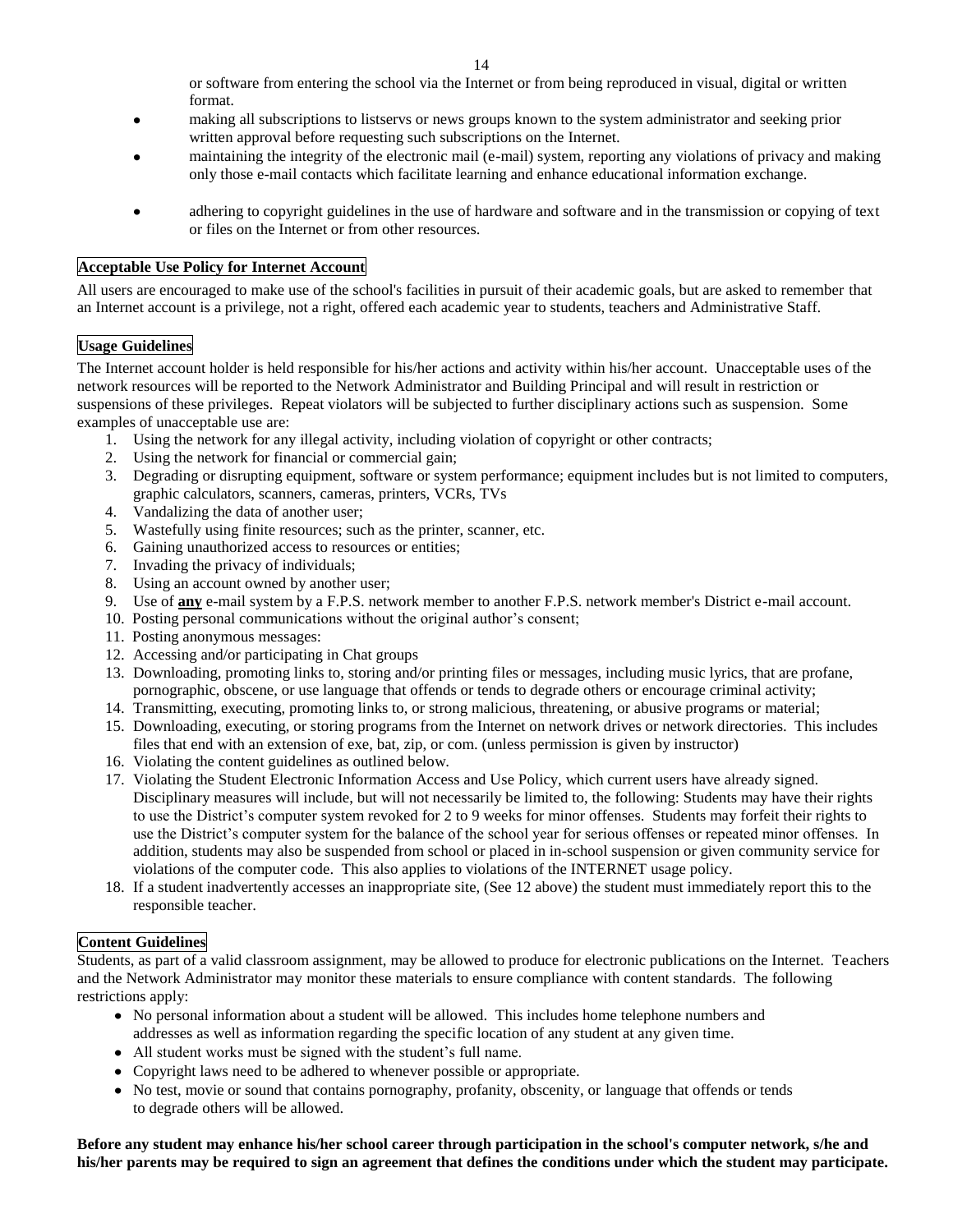**Failure to abide by all of the terms of the agreement may lead to termination of the student's computer account and possible disciplinary action up to and including suspension from school or referral to law enforcement authorities. (This signature line is attached to the front page of this handbook.)**

#### **STUDENT ASSESSMENT**

To measure student progress, students will be tested in accordance with State standards and District policy. Unless exempted, each student will be expected to pass the appropriate MEAP Tests. The school will also administer school-wide Terra Nova testing once a year. Make-up dates are scheduled, but unnecessary absences should be avoided.

Additional group tests are given to students to monitor progress and determine educational mastery levels. These tests are used to help the staff determine instructional needs.

Classroom tests will be used to assess student progress and assign grades. These are selected or prepared by teachers to assess how well the students have achieved specific objectives.

Vocational and interest surveys may be given to identify particular areas of student interest or talent. These are often given by the Counselor. If necessary, intelligence tests, speech and language evaluations individually administered achievement tests and other special testing services are available to students needing these services. Depending on the type of testing, specific information and/or parent consent may need to be obtained. Waldron Elementary School will not violate the rights of consent and privacy of a student participating in any form of evaluation.

## **SECTION III - STUDENT ACTIVITIES**

#### **SCHOOL SPONSORED CLUB AND ACTIVITIES**

Waldron Elementary provides students the opportunity to broaden their learning through curricular-related activities. A curricular-related activity may be for credit, required for a particular course, and/or contain school subject matter.

The school has many student groups that are authorized by the school. It is the District's policy that the only authorized groups are those approved by the Board of Education and sponsored by a staff member. Authorized groups include Student Council  $\&$ Yearbook.

Extra-curricular activities do not reflect the school curriculum, but are made available to students to allow them to pursue additional worthwhile activities. These activities include (but are not limited to)  $5-8^{th}$  Gr. Basketball, Cheerleading, Middle School Drama Club, Jr. High Cross Country, Jr. High Track and Middle School Student Council. Other clubs may form if student interest should arise. All students are permitted to participate in the activities of their choosing, as long as they meet the eligibility requirements.

## **NON SCHOOL-SPONSORED CLUBS AND ACTIVITIES**

Non-school-sponsored student groups organized for religious, political, or philosophical reasons may meet during non-instructional hours. The application for permission can be obtained from the Principal. The application must verify that students are initiating the activity, attendance is voluntary, that no school staff person is actively involved in the event, that the event will not interfere with school activities and that non-school persons do not play a regular role in the event. School rules will still apply regarding behavior and equal opportunity to participate.

Membership in any fraternity, sorority, or any other secret society as proscribed by law is not permitted. All groups must comply with school rules and must provide equal opportunity to participate. No non-district-sponsored organization may use the name of the school or school mascot.

#### **ATHLETIC POLICY**

As coaches and administrators, we feel that the Fowler Athletic Program is an important part of our educational program. We believe that the benefits derived from athletic competition are second to none in future value to our youth. Athletic participation is a privilege granted to young men and women of high physical and mental ability and as with any privilege, certain obligations and responsibilities must be accepted. **Every athlete is a conspicuous ambassador of the team, the school, and the community. Because of this, the athlete must be expected to adhere to a higher level of personal conduct than the nonathlete does. This conduct should continue regardless of whether or not his/her sport is in season.** The purpose of the following policies is to outline specifically the responsibilities of the athlete and the penalties that each infraction carries. Each boy or girl has a special talent and we wish for him or her to be given the opportunity to use and develop this talent. In order for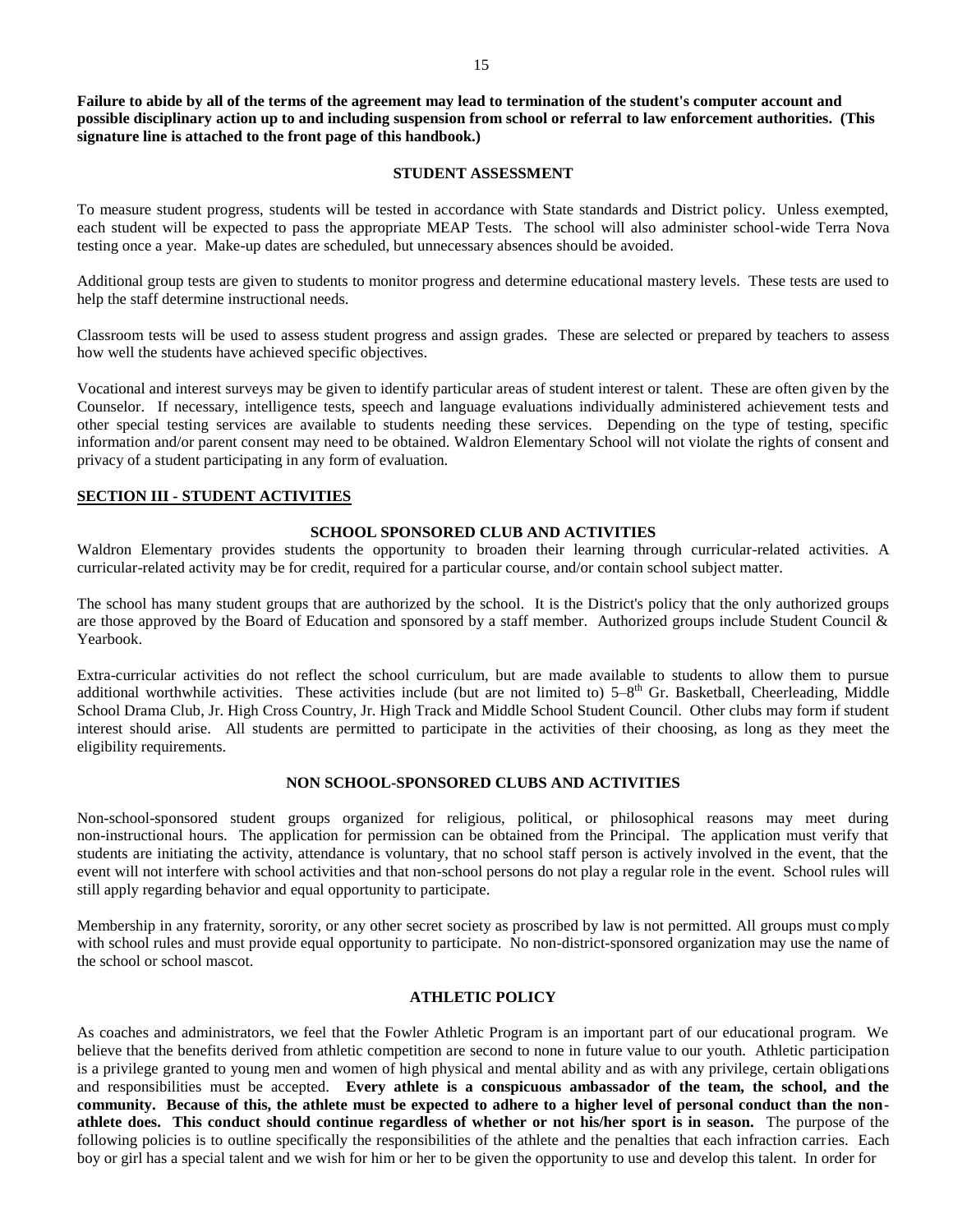us to extend the opportunity to him or her, it will be necessary for the athlete to strictly adhere to the following rules and regulations. The Athletic Council will make and administer these rules and regulations. The Athletic Council consists of all head coaches and administrators employed by the Fowler Public Schools.

#### **Athletic Eligibility**

- 1. Athletes must meet the eligibility requirements of the Michigan High School Athletic Association, Inc.
- 2. Each athlete must have passed an athletic physical examination for the current year. A record of this examination will be on file with the Athletic Director.
- 3. Academic Eligibility: Athletes must pass at least 5 subjects each marking period and mid-quarter progress report in order to participate in sports. Students failing to meet these requirements will be suspended from play until new marking period or mid-quarter progress reports. Any student that is deemed ineligible has the option after two weeks of ineligibility to accumulate progress reports from each teacher and report the progress reports to the Athletic Director. At this time if the student is passing at least 5 subjects the student/athlete will be eligible to participate.
- 4. For an athlete to participate in practice or a contest, he/she must be in school for at least three school periods on the day of the activity (or at a school related program). Exceptions can be made only by the Principal or Athletic Director.
- 5. If an athlete is suspended from school for any reason, he/she will not be permitted to practice or play in any game during the suspension. The suspension will terminate upon a student's re-admittance to class. This does not include any in-school suspensions.

## **Discipline Policy (Athletics)**

Schedule -

- 1. The policy goes into effect the day of the first practice.
- 2. It is tied to the Waldron disciplinary process.
- 3. There is no carry over between sports seasons.

#### Disciplinary Consequences -

A student who is ineligible for academic or disciplinary reasons must continue to practice and attend games. Athletes who are suspended from school (out of school) are not allowed to practice or attended games until the day they return to school. One violation will be dropped if a student goes four weeks without an additional violation.

- 1. First Violation: Warning.
- 2. Second Violation: One game suspension.
- 3. Third Violation: Two additional game suspension.
- 4. Fourth Violation: Suspension for the remainder of the season.

Enforcement of Consequences -

| 1. First Violation            | Student is notified of probationary status.                           |
|-------------------------------|-----------------------------------------------------------------------|
|                               | Parent and Athletic Coordinator are notified.                         |
| 2. Second – Fourth Violations | Student is notified of the suspension.                                |
|                               | Athletic Coordinator is notified as soon as possible.                 |
|                               | The Athletic Coordinator or principal notifies the parents and coach. |
|                               |                                                                       |

\*The parents must be notified the day before the contest or the penalty will be postponed until the next scheduled contest.

#### **Athletic Department Policies**

- 1. Pay to Participate Policy *-* Fowler Public School has implemented the following Pay to Participate Policy. Fees will be \$25 per sport with a two sport cap or \$50 per family (JH-HS). **If a family is qualified for the reduced lunch program, scholarships are available through the Fowler Athletic Boosters.**
	- **A. Payment Schedule:** Each student/athlete must pay his/her participation fee **one week** prior to the first scheduled contest. If payment isn't received, the student/athlete **will not** be allowed to participate in any sanctioned contest until payment has been made. Payments must be made to each coach or to the school offices prior to participating in the first sanctioned contest.
	- **B. Playing Time:** The payment of this participation fee **DOES NOT** influence the amount of playing time a student/athlete will receive. Playing time is under the discretion of the head coach of each specific sport.
	- **C . Consent Form:** Each student/athlete will return a consent form identifying each student athlete and sport he/she will be participating in during the school year. A parent or guardian will sign the consent form agreeing to the outline policy for Pay to Participate.
	- **D. Refunds:**No refunds will be rewarded after the first contest date. Refunds will only be rewarded on an individual basis if a student/athlete decides they don't want to participate in a specific sport prior to the first sanctioned contest. Injury or athletic policy violations *will not* result in a refund of Pay to Participate fees.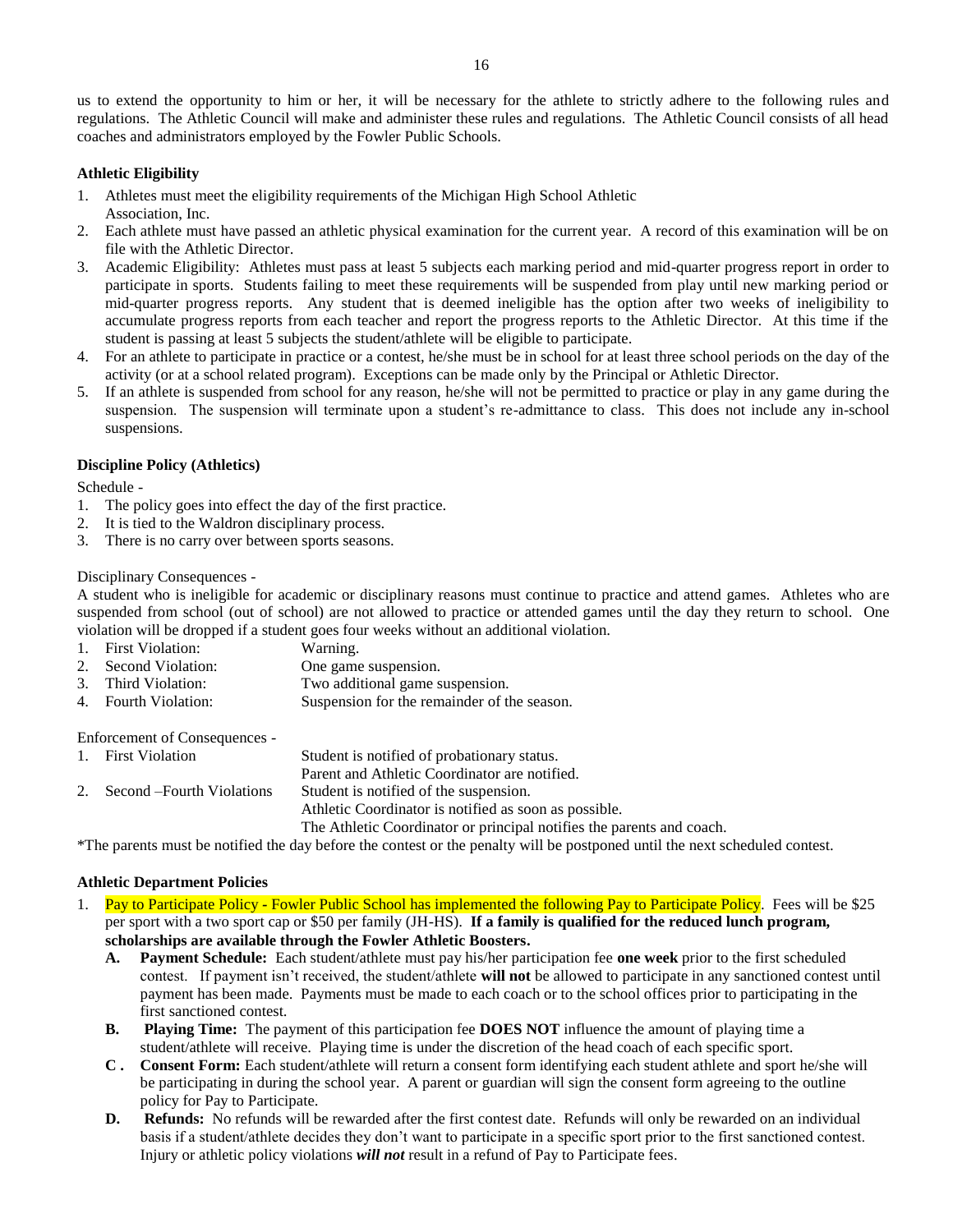## 2. Travel Rules:

- A. All athletes will travel both ways on the bus, unless released personally by the coach to the parent or guardian only.
- B. All bus regulations will be adhered to by the athletes.
- 3. Any athlete who misses a game or practice without the permission of his/her coach prior to the absence may be disciplined at the coach's discretion.
- 4. Vandalism, stealing, or other acts of misconduct in school or outside of school shall not be tolerated. The length of suspension (if any) will be in relation to the severity of the violations and determined by the coach and Athletic Director, or the Athletic Council. Student is permitted to appeal following procedures described in the Athletic Training Code.
- 5. Additional rules and regulations may be established by the coaches and communicated to the athletes in each sport. Discipline due to violation of these rules and regulations will be the responsibility of the involved coach.
- 6. A written copy of the Fowler Public School Athletic Guidelines shall be given and explained to the athletes at the start of every sport season by the coach of that team.

## **ATHLETIC TRAINING CODE**

- 1. The athletic training rules will be in effect year around and will be as follows:
	- A. No drinking, inhaling or possession of alcoholic beverages.
	- B. No use or illegal possession of drugs.
	- C. No use of tobacco products.
- 2. Disciplinary Process:
	- A. A violation of the Athletic Training Code occurs when a member of the Athletic Council, the Fowler Public Schools teaching staff, Fowler Board of Education, Law Enforcement Agency, self-admittance or the students parent or guardians report said violation. Any student athlete who is suspected of using alcohol or being intoxicated on school grounds will be subject to a breathalyzer test performed by a school employee or the sheriff's department. If the athlete refuses to take a breathalyzer, they will be considered to be in violation of the athletic training code.
	- B. In the case of any violation of the Athletic Training Code, the coach and/or Athletic Director will inform the parents or guardian of the athlete.
	- C. When an athlete is suspended for part of a season, the athlete must attend practices, games and be part of the team. The athlete will not be allowed to be in uniform during the game. The athlete will be required to complete the sport season in good standing or the athletic suspension will start over with the next season the athlete is involved in.
- 3. Violation of the Athletic Training Code will result in the following action:
	- A. First Offense: Violation will result in suspension from thirty (30) percent of the current and/or next sport season. Participation in an approved treatment program is mandatory for reinstatement to the athletic team. If the suspension cannot be completed in the current season, the remaining portion shall be pro-rated over the next season in which the athlete participates. The percent will be based on the regularly scheduled contests and will be mathematically rounded off to the nearest game.
	- B. Second Offense: Violation will result in suspension from fifty (50) percent of the current and/or next sport season. Participation in an approved treatment program is mandatory for reinstatement to the athletic team. If the suspension cannot be completed in the current season, the remaining portion shall be pro-rated over the next season in which the athlete participates. The percent will be based on the regularly scheduled contests and will be mathematically rounded off to the nearest game.
	- C. Third Offense and Subsequent Offenses: Violation will result in suspension from athletics for one calendar year from the time of said violation. Successful completion in an approved program will be required for re-entry into the athletic program.
	- D. Suspension will not be served concurrently.
	- E. A violation of the Athletic Training Code must be reported within 180 days of the incident for it to be acted upon.
	- F. If a violation occurs, the athlete is expected to report it to the athletic director, building principal, or team coach. The violation must be reported before the lesser of these three occurs:
		- 1. The next competition 2. Three (3) school days 3. Five (5) calendar days

If the infraction is reported within the time frame stated above, then the athletic suspension offense will be reduced 10% of the step the student is currently at (i.e. 50% to 40% or 30% to 20%). If the infraction is not reported within the time frame stated above, then the athletic suspension offense will be doubled from the date the infraction was discovered.

- G. Appeal Process:
	- 1. An appeal of a decision to suspend can be made by the athlete and/or his/her parents. An appeal can be made by contacting the principal or athletic director within three days of the suspension.
	- 2. An appeal will consist of a meeting with the athletic council, the athlete, and/or parents. A decision will be made following the meeting.
	- 3. An athlete and/or parents may appeal the decision of the athletic council to the Fowler Board of Education within three days by contacting the principal or athletic director.
	- 4. An athlete will remain as an eligible member of the team until the appeal process is completed.
- H. The athletic guidelines apply to all students, seventh grade through twelfth grade. However, the progression steps will start once again as the student begins high school. An assessment is an emotional/behavioral evaluation to determine the extent of an individual's chemical use, if any, and to recommend a plan for individual treatment or counseling based upon the degree of abuse or dependency. The assessment must be from a source approved by the administration and at no cost to the school or student. Treatment programs will vary depending on the specific needs of students. Programs may be sponsored by county agencies or they may take place within the school but outside of school time.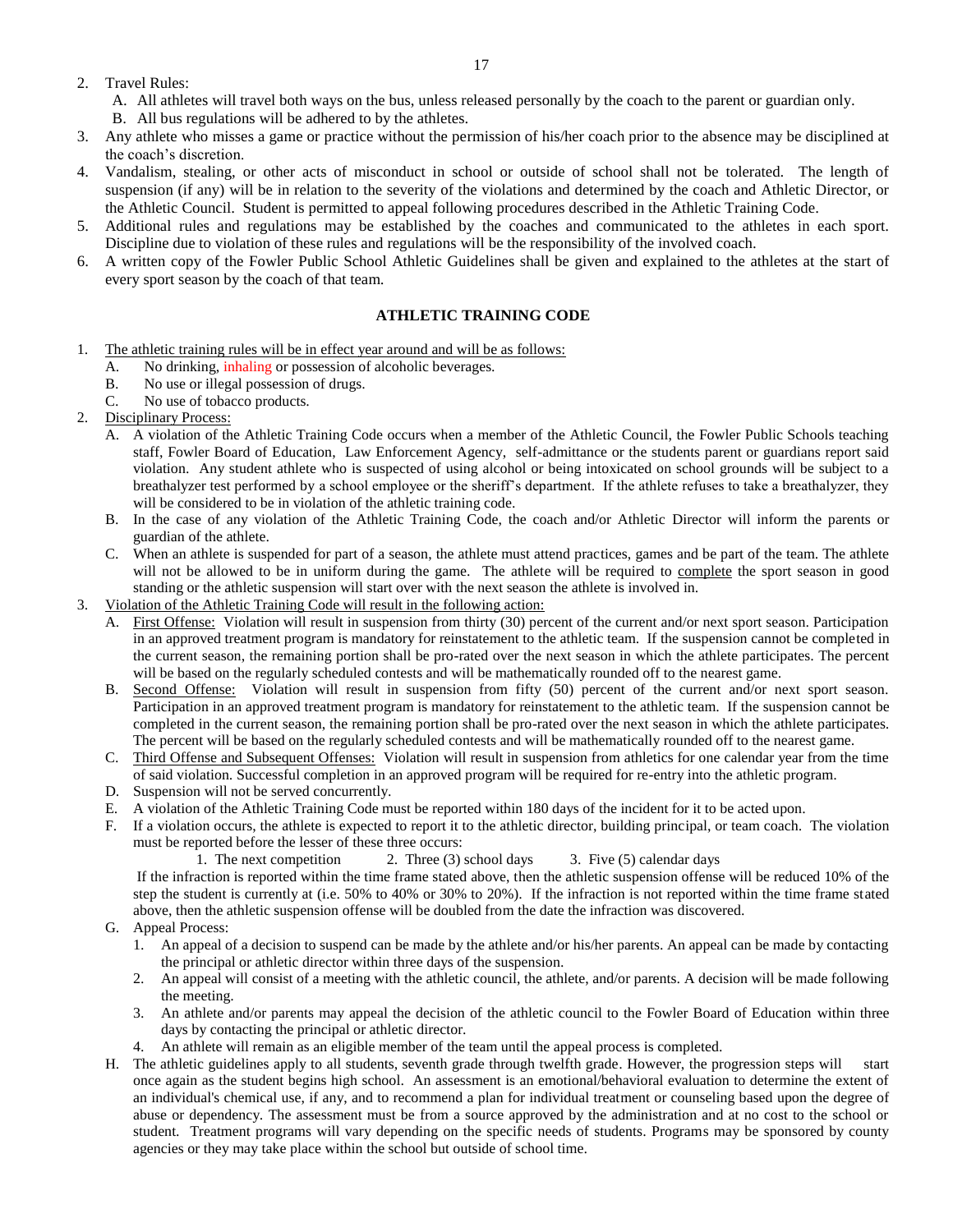#### **SECTION IV - STUDENT CONDUCT**

#### **ATTENDANCE**

Attending school is both necessary and the law. State law requires school attendance until the age of eighteen. Students, who do not maintain good attendance may fail, lose certain privileges, and/or have their parents taken to court. Waldron Elementary has an attendance policy to avoid these negative consequences. Regular attendance is one of the most important factors influencing success in school and in employment through life. Employers are frequently more concerned with regular attendance then they are with grades when considering graduates for employment. Absenteeism is one of the most frequent causes for poor schoolwork and job failure. Those students who attend regularly find it much easier to keep up their daily work and to maintain an interest in school.

#### **Excusable, Approved Absences**

The following are legitimate reasons for not being in school:

- a. Illness in instances of frequent or prolonged absence, the building administrator may request written statements from physicians confirming illness.
- b. Extreme emergency or death in the family.
- c. School related and approved activities.
- d. "Bring Your Child to Work" day. However, it must be pre-approved to be counted as an excused absence.
- e. Various other reasons for absence when requested by the parents and when not overly excessive, may be considered as excused at the discretion of the principal.
- f. Every attempt should be made to see that the student is in school. Requested absences to go shopping, get a haircut, etc., will be considered as unexcused absences and should be scheduled after school hours.

Parents are encouraged to schedule their child's appointments with doctors and dentists during non-school hours to the extent possible.

#### **Excusable, Non-Approved Absence**

If a student is absent from school because of suspension or vacation, the absence will not be considered a truancy, and s/he may be given the opportunity to make up the schoolwork that is missed.

#### **Unexcused Absences**

Any student who is absent from school for all or any part of the day without a legitimate excuse shall be considered truant and the student and his/her parents shall be subject to the truancy laws of the State. **No credit shall be given for any schoolwork not completed as a result of truancy.**

#### **Notification of Absence**

If a student is going to be absent, the parents must contact the school, 593-2160 by 9:00 a.m. and provide an explanation. If prior contact is not possible, the parents should provide a written excuse as soon as possible. When no excuse is provided, the absence will be unexcused and the student will be considered truant. If the absence of a student appears to be questionable or excessive, the school staff will try to help the student improve attendance. If a child leaves school during the day, the parent must sign the child out in the office. If the child returns to school that day, the parent needs to sign the child back in. Any absences that do not follow the proper procedure will be an unexcused absence.

An excused absence allows the student to make up all possible work. It is the responsibility of the student to obtain missed assignments. It is possible that certain kinds of schoolwork such as labs or skill-practice sessions cannot be made up and, as a result, may negatively impact a student's grade. If the absence is unexcused or unauthorized by the Principal, a student will not be given the opportunity to make up the work.

The skipping of classes or any part of the school day is considered an unexcused absence and no make-up of class work will be permitted. Disciplinary action will also follow.

## **Tardiness**

#### [Elementary Level]

A student who is not in his/her assigned location by 8:05 a.m. shall be considered tardy. Any student arriving late to school is to report to the school office before proceeding to class. Three tardies will be the equivalent of one absence as outlined in the county truancy guidelines.

#### (Middle School Level)

Each student is expected to be in his/her assigned location throughout the school day. If a student is late in arriving at school, s/he is to report to the School office before proceeding to his/her first assigned location. Students will be marked tardy on an hourly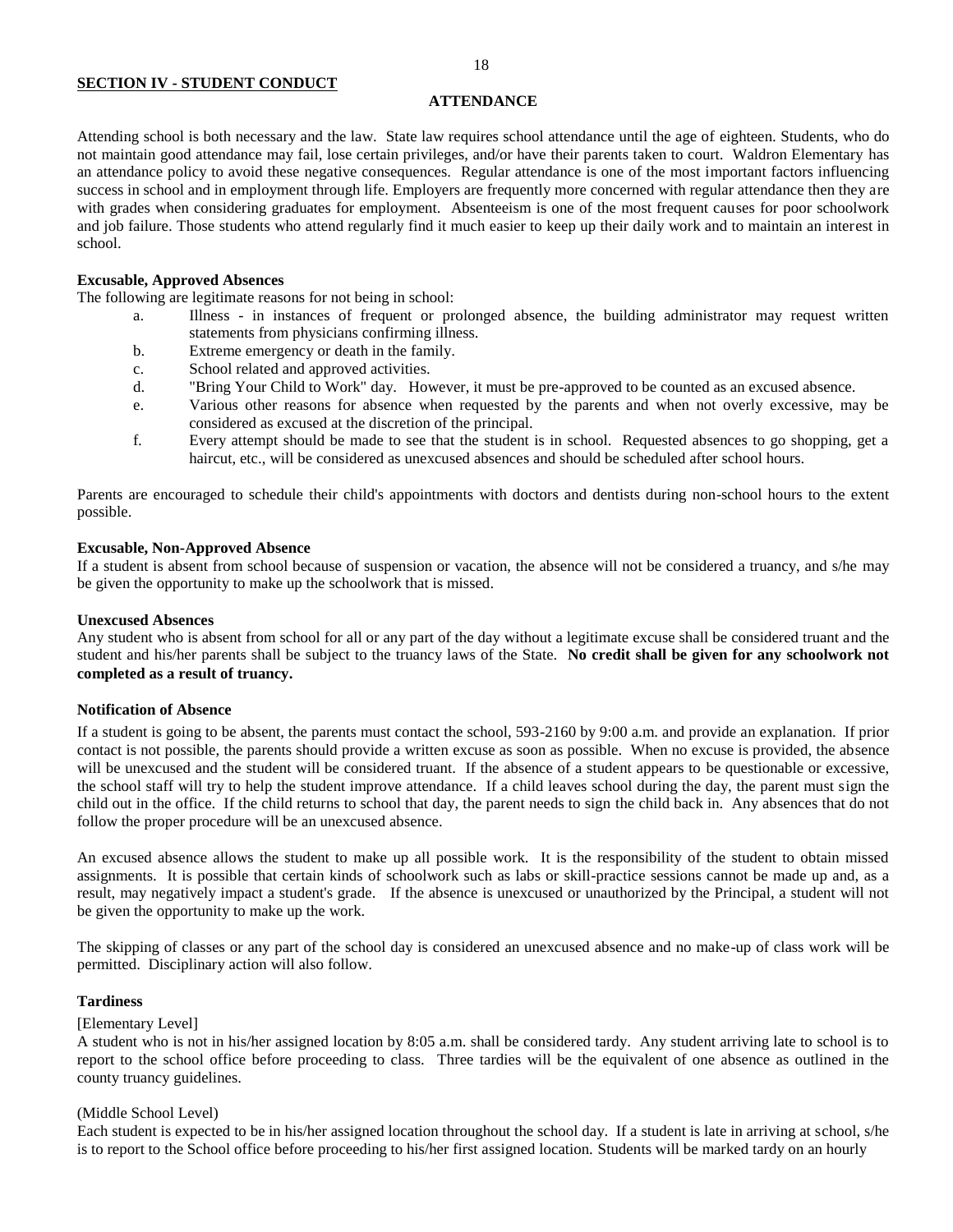basis. Students in 5-8 grade receiving 3 unexcused tardies within a marking period will receive a disciplinary report and the consequence there of. Three tardies will also count as the equivalent of one absence as outlined in the county truancy guidelines.

## **Vacations/Hunting Excused**

A request to go to a family vacation or hunting trip may be denied due to poor grades or class work. In order to be considered excused for such a trip, the following things must be done no later than two days **before** the date of absence.

- A. A note from the students parent saying that the parent is willing to excuse his/her child for vacation **(5 day maximum and only if accompanied by a parent)** or for one day hunting (deer hunting 2 days maximum and only if accompanied by a parent.)
- B. The office will issue a form, which must be signed by **all** of the student's teachers.
- C. Students should complete as much work in advance as possible.<br>D. In the case of a hunting trip a license must be shown in the office
- In the case of a hunting trip a license must be shown in the office.

## **NOTE: If this procedure is not followed, the absence is unexcused.**

## **Make-up of Tests and Other School Work**

Students who are excusably absent from school or who have been suspended shall be given the opportunity to make up work that has been missed. The student should contact the principal as soon as possible to obtain assignments. Make-up work due to suspension must be completed by the time the student returns to school.

Make-up work due to excused absence must be completed within 2 days after returning to school. Additional time may be granted due to extended illness, etc. If a student misses a teacher's test due to excused absence, s/he may make arrangements with the teacher to take the test. If s/he misses a MEAP Test or other standardized test, the student should consult with the principal to arrange for taking the test.

## **CODE OF CONDUCT**

A major component of the educational program at Waldron Elementary School is to prepare students to become responsible workers and citizens by learning how to conduct themselves properly and in accordance with established standards.

## **Expected Behaviors**

Each student shall be expected to:

- 1. Keep hands, feet, and objects to self.
- 2. Walk only, unless directed otherwise by an adult.
- 3. Follow playground and gym rules, and those mentioned in the daily notes.
- 4. While classes are in session, use quiet voices.
- 5. Follow all directions and instructions given by adults.
- 6. Students may not leave school property during the day without first checking in the office.
- 7. It is expected that students will be especially courteous and respectful to any substitute teacher, aide, cook, custodian and visitor in our school.
- 8. It is expected that students will come to class prepared with all required materials.
- 9. Students should not give their locker combinations to others. Getting into another person's locker for any purpose is not allowed. If a student needs books from a "buddies" locker for homework that locker may be opened by a key only in the presence of an adult.
- 10. It is expected that students will keep their hands off other student's lockers. Slamming another student's locker closed could result in a tardy and is never permitted.
- 11. Lockers should **always** be kept neat and clean. Tape should not be used to hold pictures (magnets are acceptable). Anything placed in the locker should be in good taste.
- 12. Failure to follow the appropriate procedures for use of lockers may result in the student's loss of the use of his/her locker for a period of time. The length of time lost will be determined by the building principal.
- 13. If a student brings his/her bicycle to school, that bike must be parked and left alone until school is dismissed. It may **NOT** be driven on school property during the school day. Students should respect other people's property and not handle bikes, which do not belong to them. This rule also applies to skateboards.
- 14. **Gum chewing**, flavored tooth picks, etc. are not allowed in classrooms or outside.
- 15. Please protect the lawn directly in front of the building and to the east of the cafeteria and library. This is not a playground area. Keep this area looking neat.
- 16. For the safety of others, when walking through the hallways or to the buses, it is especially important to keep your hands, feet, etc. to yourself. Jumping up and hitting names in elementary wing, gates or lights is not permissible.
- 17. Walkmans, radios, tape recorders, stereos, electronic game, etc. are allowed **ONLY** when special permission has been granted by a staff member **AHEAD OF TIME.**
- 18. Students are **not** allowed in the staff room.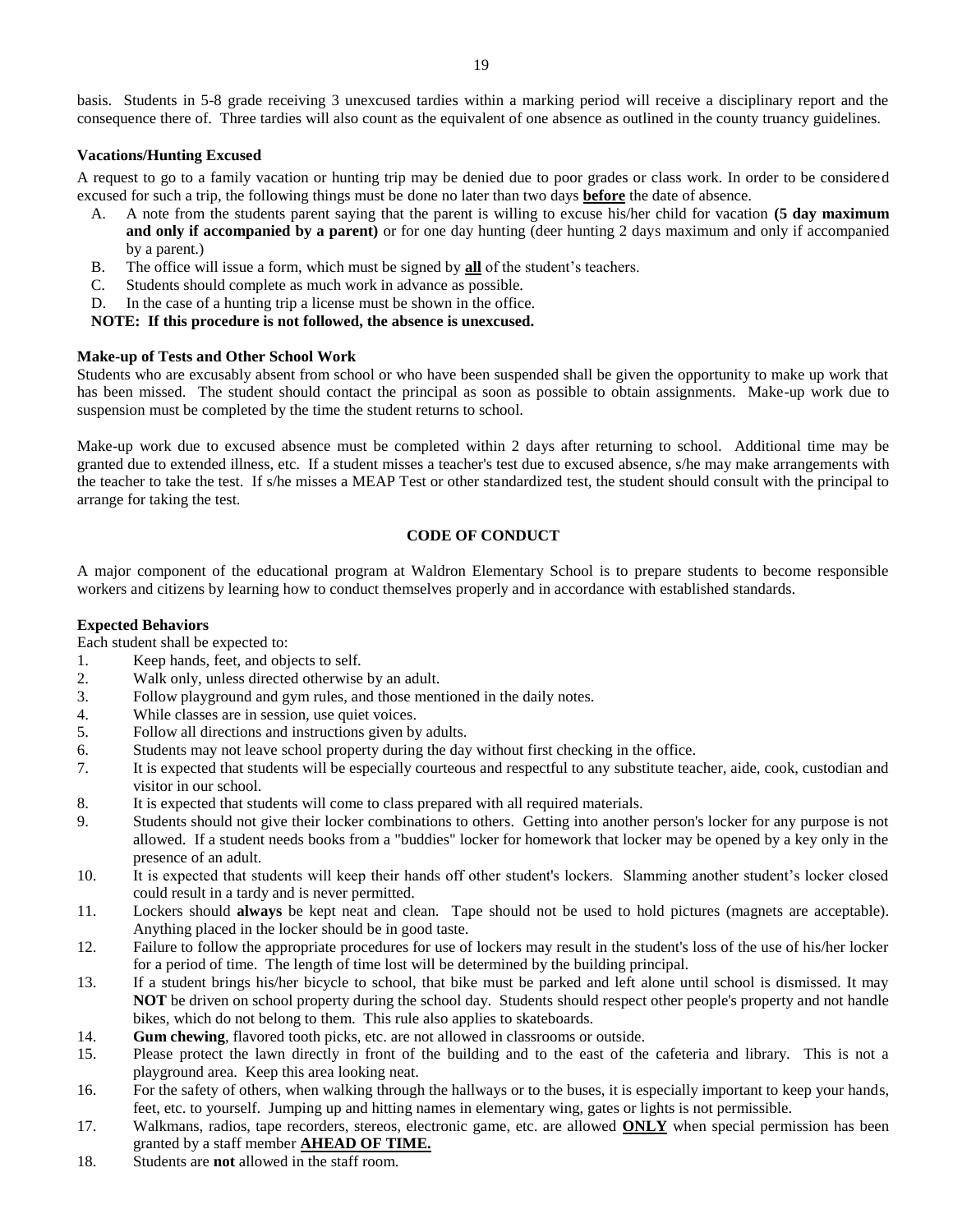- 19. Only the machine in the custodian's room should clean erasers. The building walls/sidewalks, etc. are not intended for this purpose.
- 20. Knives, guns and other dangerous weapons should never be brought on school grounds for any reason.
- 21. Cameras should not be brought to school unless the student has first received permission from a staff member.
- 22. Students are not to use inappropriate language.
- 23. Students may not destroy school property.

## **Classroom Rules**

Each classroom has the room rules posted in the classroom. The teacher will administer almost all of the necessary consequences resulting from discipline concerns within the classroom. When necessary, students may be sent to the office with a disciplinary report.

## **Playground/Recess Rules**

1. For the safety of others it is expected that:

-snowballs will never by thrown, before, during or after school.

-baseballs (even rubber coated) will not be used at any time.

-tackle football or other rough physical contact sports such as chicken, king on the mountain, etc. will not be played at school.

- 2. Students should not bounce balls against the building.
- 3. Bats, balls, etc. may be checked out for playground use. However, they must be returned by the end of recess. Failure to do so may result in the loss of this privilege.
- 4. Students should respect the rights of others to use the playground/gym areas. Always be considerate of your fellow students.
- 5. Follow all directions given by the playground aides promptly.
- 6. Students should come dressed and prepared for outdoor recess. In case of severely cold weather or rain, recess will be held in the gym.
- 7. Students in grades 6-8 will be informed by the aides, which areas are available for lunchtime recess. **Once a choice is made by the student he/she must remain there until the bell rings.**
- 8. Students using the gym during lunchtime recess should follow the same rules as those for the regular playground. In addition, due to the limited space the following procedures will also be in effect:
	- -No games such as tag, dodge ball, etc. will be permitted.
		- -Students should stay off the bleachers at all times.
	- -Protect our gym floor by wearing tennis shoes (not street shoes.)
	- -Be especially careful of others. Share the available equipment.
	- -Avoid put downs of others and encourage good sportsmanship and teamwork.
	- -No grabbing the basketball nets or backboards
	- -Shots beyond the 3-point line are prohibited for safety reasons.

## **Lunch Hour Rules**

- 1. The cost for hot lunches for the current school year can be obtained from the office and will be posted in the Waldron Watch. Checks should be made payable to the Fowler Public Schools. If parents send in one check to cover several children, each child's name and number of lunches the money will cover should be listed on the check or envelope.
- 2. Hot lunch must be purchased first thing in the morning when students arrive. Parents are encouraged to buy weekly lunches on Monday if your child buys hot lunch on a regular basis.
- 3. Fowler Public Schools has a closed campus school. Students are not permitted to leave the school grounds during noon hour or at any other time unless special permission is granted from the office.
- 4. All student lunches are to be eaten in the cafeteria. No milk containers, trays, packaged food, or lunches of any kind are to be taken outside the cafeteria doors unless students are directed to do so by a teacher.
- 5. All classrooms are **OFF** limits during the noon hour unless authorized for activity and a teacher or aide is there to supervise.
- 6. Students wishing to leave the lunchroom during the lunch hour must request permission to do so from the cafeteria monitors or the building principal.
- 7. Students should display good manners and thoughtfulness to others at all times in the lunchroom.
- 8. Cutting or saving places in the lunch line is not fair to others and is not permitted.
- 9. Appropriate respect to the lunchroom monitors should always be displayed through your actions and deeds.
- 10. Always think about your fellow students and be certain to leave your lunch table neat and clean for those who follow.

## **Dress and Grooming**

While fashion changes, the reason for being in school does not. Students are in school to learn. Any fashion (dress, accessory, or hairstyle) that disrupts the educational process or presents a safety risk will not be permitted.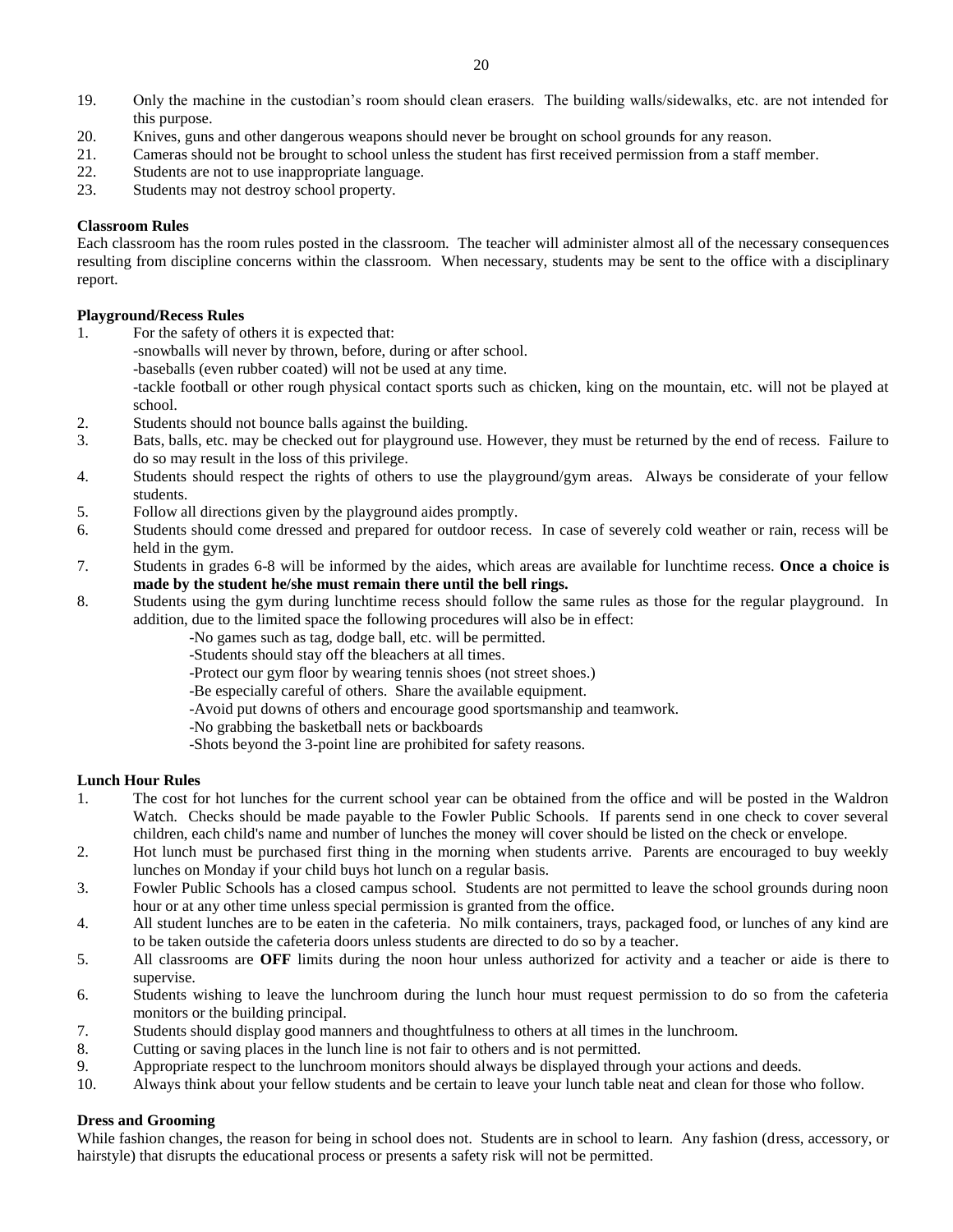If a student has selected a manner of appearance that is beyond mere freedom of expression and disrupts the educational process or presents risk to themselves or others, they may be removed from the educational setting. Appropriate dress and good grooming are important to everyone. Your general appearance should be clean and neat and should not distract classmates from the important business of learning. You and your school are judged by the appearance and behavior of our students. At all times, use good taste and dress in a suitable manner for the occasion.

The schools do not allow tight garments, exposed midriff style clothing, or tank tops with straps narrower than 3 fingers (approximately 2 inches). Shorts are permitted during the months of August, September, April, May and June but must have a minimum of fingertip length. Students **will be sent outside** for physical education and recess and should dress accordingly. Clothing with suggestive or derogatory pictures or phrases may not be worn. Advertising of alcohol, tobacco, or drugs is also prohibited. Hats, heavy outdoor clothing, or ragged clothing are also not permitted. Shoes are to be worn at all times and places in the building except the locker rooms.

Students who are representing Waldron School at an official function or public event may be required to follow specific dress requirements. Usually, this applies to athletic teams, cheerleaders, bands and other such groups.

## **CARE OF PROPERTY**

Students are responsible for the care of their own personal property. The school will not be responsible for personal property. Valuables such as jewelry or irreplaceable items should not be brought to school. The School may confiscate such items and return them to the student's parents.

Damage to or loss of school equipment and facilities wastes taxpayers' money and undermines the school program. Therefore, if a student does damage to or loses school property, the student or his/her parents will be required to pay for the replacement or damage. If the damage or loss was intentional, the student will also be subject to discipline according to the Student Discipline Code.

#### **GUIDANCE/COUNSELING**

Individual and group guidance services are available to all students in Grade K-8. Appointments with the counselor may be made to improve study skills, learn to understand yourself, get along better with family members or make new friends. Waldron school shares a counselor with the high school.

## **STUDENT DISCIPLINE CODE**

The Board of Education has adopted the following Student Discipline Code. The Code includes the types of misconduct that will subject a student to disciplinary action. The Board has also adopted the list of behaviors and the terms contained in the list. The infractions are listed in levels of severity with level one being the lowest and level three being the highest or most sever.

It is the school staff's responsibility to provide a safe and orderly learning environment. History has shown that certain student actions are not compatible with the words "safe" and "orderly". Discipline is within the sound discretion of the school staff and administration. Due process ensures that disciplinary action is imposed only after review of the facts and/or special circumstances of the situation. The following chart provides a list of major areas that could result in disciplinary action. An explanation of each behavior and possible consequence follows the list. The absence of a behavior or any specific action from the list does not mean that such conduct does not violate the discipline code or cannot be punished.

## **EXPLANATION OF TERMS APPLYING TO THE STUDENT DISCIPLINE CODE**

The following infractions are listed alphabetically by levels. Level one being the lowest (minor) infractions up to level three, being the highest and most sever infractions.

## **Level One Infractions - Include but are not limited to the following:**

#### **Aiding or abetting violation of school rules**

If a student assists another student in violating any school rule, they will be disciplined and may be subject to suspension or expulsion. Students are expected to resist peer pressure and exercise sound decision-making regarding their behavior.

## **Damaging Property Under \$100 in Value**

Vandalism and disregard for school property will not be tolerated. Violations could result in suspension or expulsion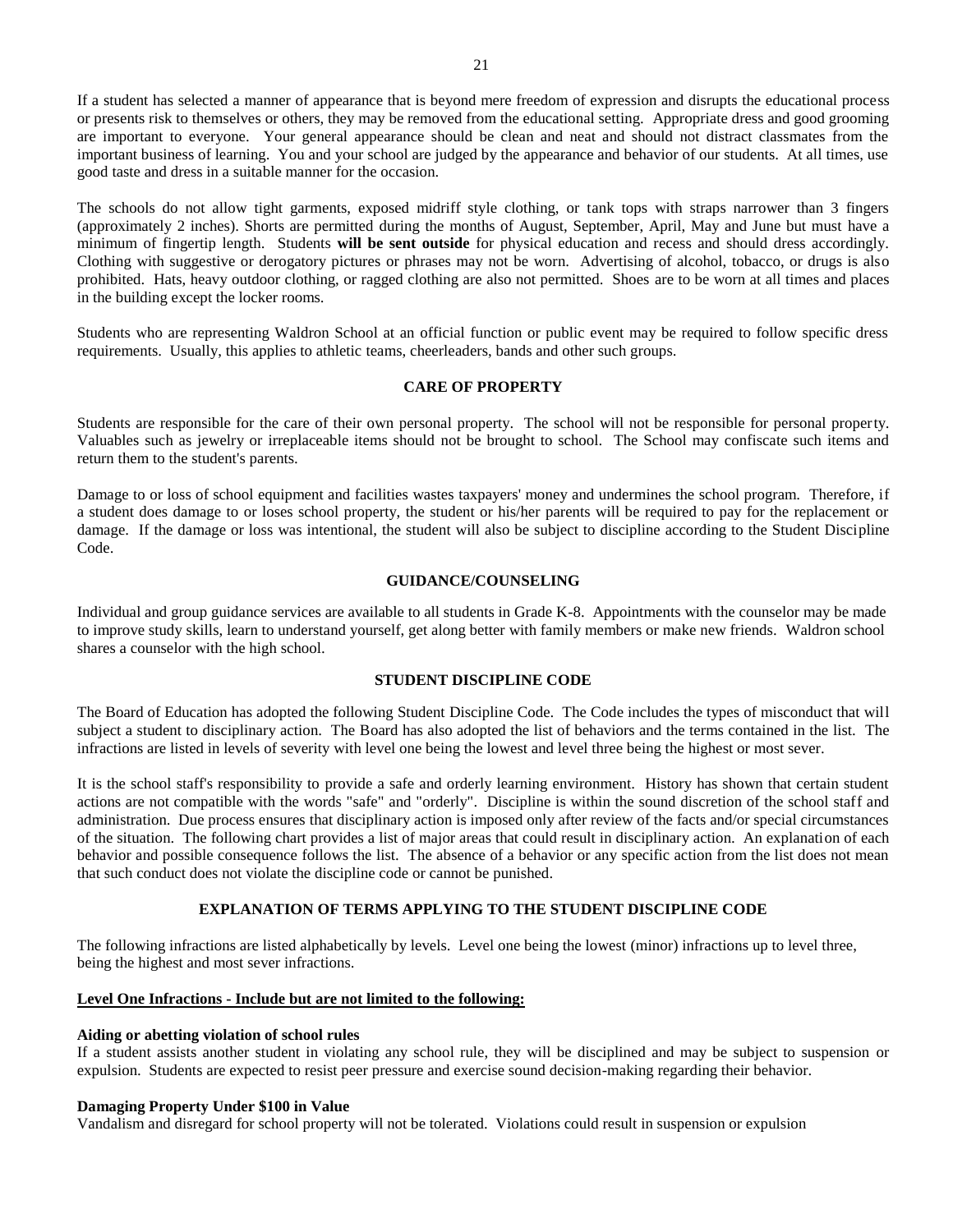## **Level One Infractions (cont.)**

## **Cheating, Plagiarism, Forgery, Computerized Plagiarism**

Forgery of hall/bus passes and excuses as well as false I.D.'s are forms of lying and are not acceptable. Plagiarism and cheating are also forms of falsification and subject the student to academic penalties as well as disciplinary action. Violations of this rule could result in suspension or expulsion, and if caught cheating will receive a grade of an E on that particular work.

## **Disobedience**

School staff is acting "in loco parentis", which means they are allowed, by law, to direct a student as would a parent. This applies to all staff, not just teachers assigned to a student. If given a reasonable direction by a staff member, the student is expected to comply. Chronic disobedience can result in suspension or expulsion.

## **Disorder/Demonstration - Student**

Students will not be denied their rights to freedom of expression, but the expression may not infringe on the rights of others. Disruption of any school activity will not be allowed. If a student (or students) feels there is need to organize some form of demonstration, s/he is encouraged to contact the Principal to discuss the proper way to plan such an activity. Students who disrupt the school may be subject to suspension or expulsion.

## **Displays of Affection**

Students demonstrating affection between each other is personal and not meant for public display. This includes touching, petting, or any other contact that may be considered sexual in nature. Such behavior may result in suspension from school or possibly expulsion.

## **Disruption of the educational process**

Any actions or manner of dress that interfere with school activities disrupt the educational process and are unacceptable. Such disruptions also include delay or prevention of lessons, assemblies, field trips, athletic and performing arts events. Violations of this rule could result in suspension or expulsion.

## **Gambling**

Gambling includes casual betting, betting pools, organized- sports betting and any other form of wagering. Students who bet on an activity in which they are involved may also be banned from that activity. Violations of this rule could result in suspension or expulsion.

## **Persistent Absence or Tardiness**

Attendance laws require students to be in school all day or have a legitimate excuse. It is also important to establish consistent attendance habits in order to succeed in school and in the world of work. The truancy guidelines for Bath, DeWitt, Fowler, Ovid-Elsie, Pewamo-Westphalia and the St. Johns school districts are as follows:

- 1. After 10 absences, a letter will be sent to the parents encouraging regular attendance.
- 2. After 20 absences, a registered letter will be sent to the parents explaining the truancy law and procedure. A copy of the letter will be sent to the Truancy Officer, and the Truancy Officer will make contact with the parents of the truant.
- 3. After 25 absences, a registered letter will be sent to the parents. A copy of the letter will be sent to the Truancy Officer, plus he/she will be notified by phone. The Clinton County prosecuting attorney will be notified by the Truancy Officer, and the Truancy Officer will make a second contact with the parents.
- 4. Upon 30 absences, the county prosecuting attorney will be requested by the Truancy Officer to issue a warrant.
- 5. Three tardies shall equal the equivalent of one day absent as stated in the county guidelines.

Absences will be accumulated from one school year to the next for the purposes of these guidelines. These guidelines will include all absences during a consecutive twelve-month period. For purposes of these guidelines, absences will be counted from previous school districts for students new to the districts. Each case will be evaluated individually. Consideration will be given to unusual circumstances including:

-extended illness -death in the family -prearranged family vacations -other unusual circumstances

## **Possession of Electronic Equipment**

Most electronic equipment necessary in school is supplied by the school. Students are not allowed to bring radios, Ipods, boom boxes, portable TV's, pagers, cellular telephones and the like without the permission of the principal. The property will be confiscated and disciplinary action will be taken. Violations of this rule could result in suspension or expulsion.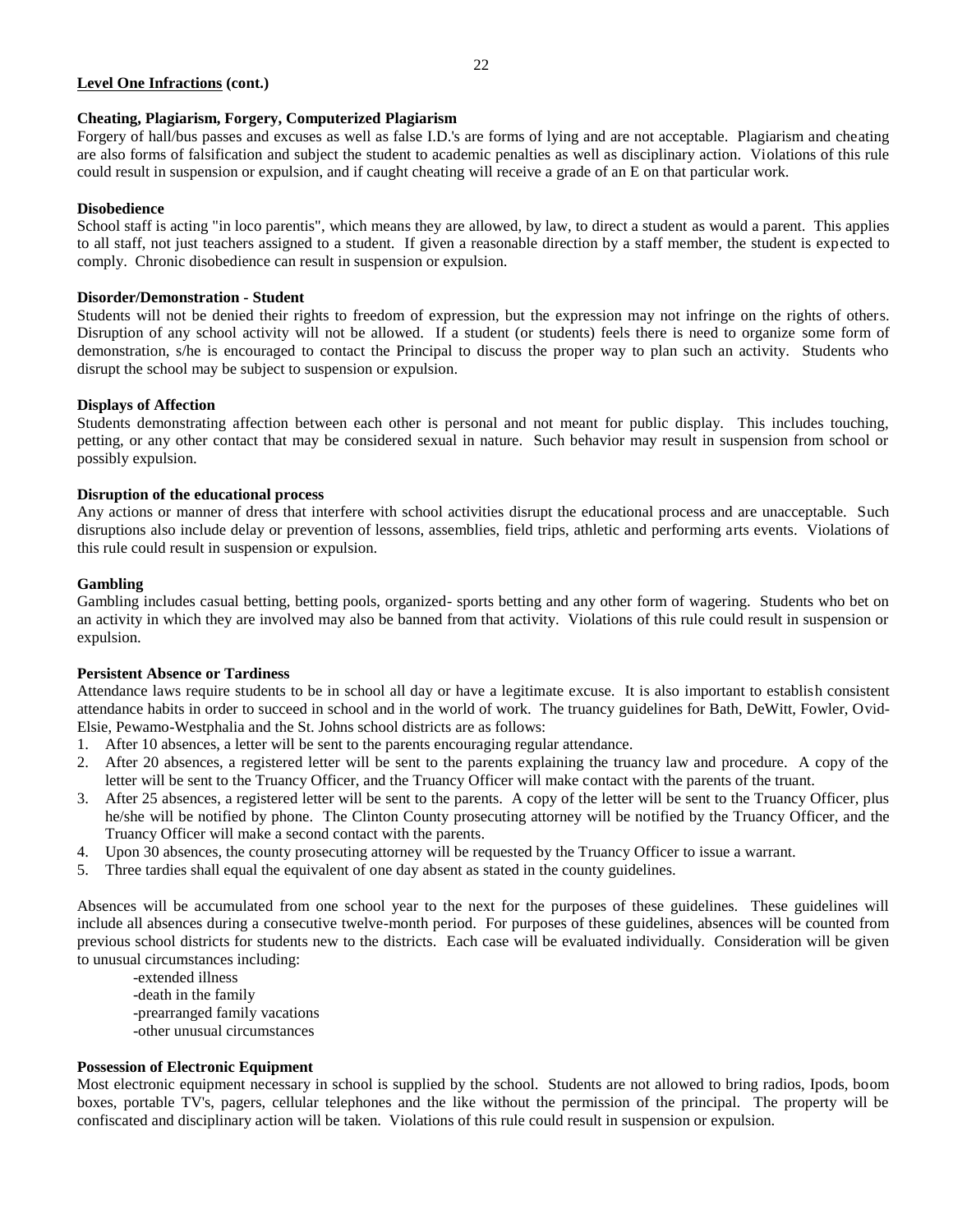## **Level One Infractions (cont.)**

## **Refusing to Accept Discipline**

The school may use informal discipline to prevent the student from being removed from school. When a student refuses to accept the usual discipline for an infraction, the refusal can result in a sterner action such as suspension or expulsion.

## **Substitutes**

A substitute teacher faces a challenging situation in which they may be unfamiliar with both the students and the instructional material. Students are expected to exercise superior self-discipline at these times, and avoid any situation that could be considered disruptive or disrespectful. Students referred to the office by a substitute teacher will be issued a Disciplinary Report. As noted in the disciplinary process, serious infractions that cause disruption to the learning process may be dealt with in a manner that exceeds the listed consequences. The typical additional consequence is five (5) noon detentions.

## **Theft Under \$100 in Value**

When a student is caught stealing school or someone's property s/he will be disciplined and may be reported to law enforcement officials. Students are encouraged not to bring anything of value to school that is not needed for learning without prior authorization from the Principal. The school is not responsible for personal property. Theft may result in suspension or expulsion.

## **Unauthorized Use of School or Private Property**

Students are expected to obtain permission to use any school property or any private property located on school premises. Any unauthorized use shall be subject to disciplinary action. Violations of this rule could result in suspension or expulsion.

## **Violation of Bus Rules**

Please refer to Section V on transportation for bus rules.

## **Violation of Individual School/Classroom Rules**

Each learning environment has different rules for students. Individual rules are for the safe and orderly operation of that environment. Students will be oriented to specific rules, all of which will be consistent with the policy of the School. Persistent violations of rules could result in suspension or expulsion.

## **Level Two (Infractions Include but are not Limited to the Following:)**

## **Bullying/Harassment**

The school believes that every individual deserves to be able to come to school without fear of demeaning remarks or actions. The bullying/harassment of other students or members of staff, or any other individual is not permitted. This includes any speech or action that creates a hostile, intimidating, or offensive learning environment. Bullying/Harassment could result in suspension or expulsion from school. Conduct constituting bullying/harassment may take different forms, including but not limited to the following:

## Sexual Harassment

**Verbal:** The making of written or oral sexual innuendoes, suggestive comments, jokes of a sexual nature, sexual propositions, or threats to a fellow student, staff member, or other person associated with the District.

**Nonverbal:** Causing the placement of sexually suggestive objects, pictures, or graphic commentaries in the school environment or the making of sexually suggestive or insulting gestures, sounds, leering, whistling, and the like to a fellow student, staff member, or other person associated with the District.

**Physical Contact: Threatening** or causing unwanted touching, contact, or attempts at same, including patting, pinching, pushing the body, or coerced sexual intercourse, with a fellow student, staff member, or other person associated with the District.

## Gender/Ethnic/Religious/Disability Harassment

**Verbal:**

- Written or oral innuendoes, comments, jokes, insults, threats, or disparaging remarks concerning a person's gender, national origin, religious beliefs, etc. toward a fellow student, staff member, or other person associated with the District.
- Conducting a "campaign of silence" toward a fellow student, staff member, or other person associated with the District by refusing to have any form of social interaction with the person.

## **Nonverbal:**

Placing objects, pictures, or graphic commentaries in the school environment or making insulting or threatening gestures toward a fellow student, staff member, or other person associated with the District.

## **Physical:**

Any intimidating or disparaging action such as hitting, hissing, or spitting on a fellow student, staff member, or other person associated with the District.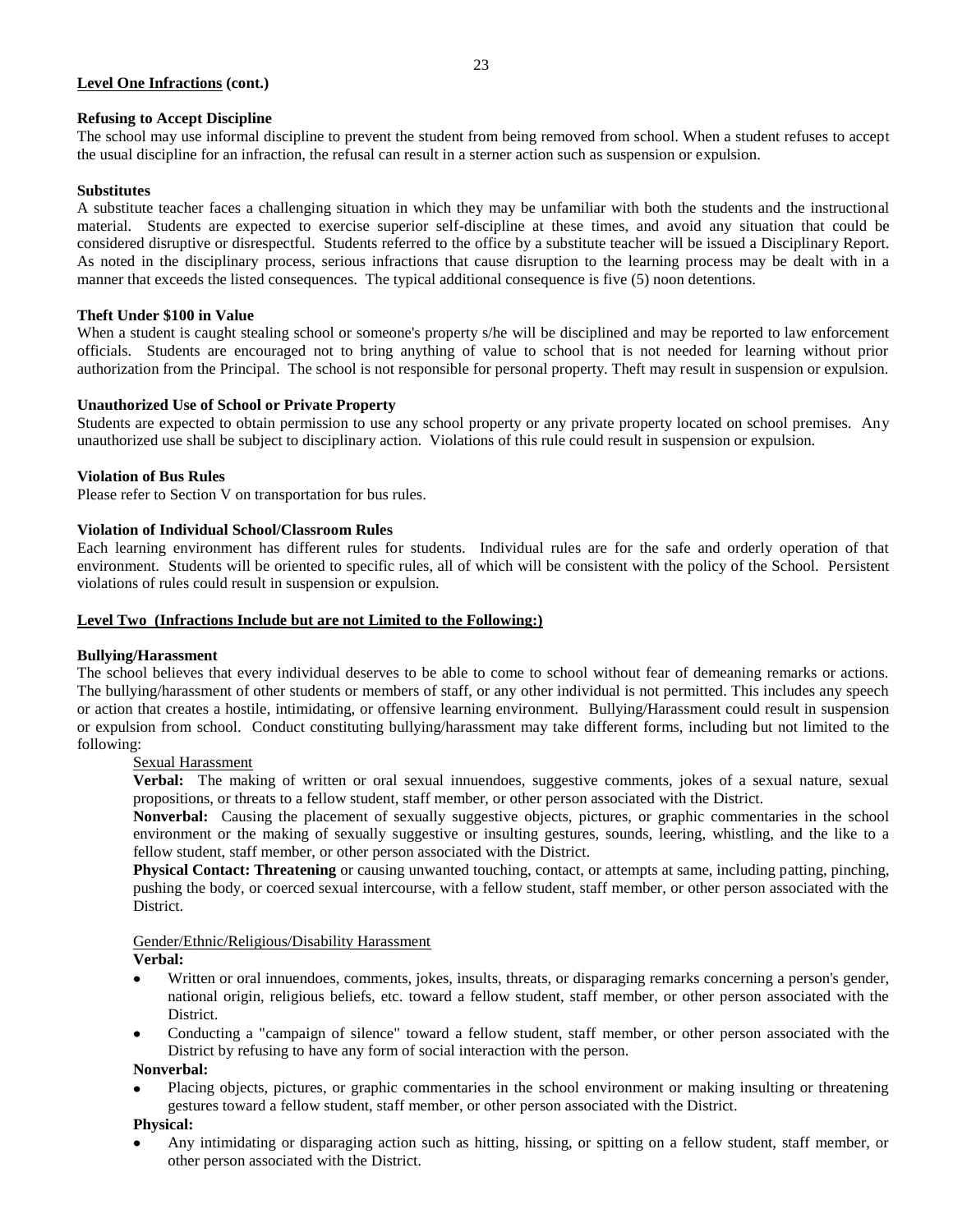#### **Level Two Infractions (cont.)**

## **Bullying/Harassment (cont.)**

Any student who believes that s/he is the victim of any of the above actions or has observed such actions taken by another student, staff member, or other person associated with the District should take immediately the following steps:

- 1. If the alleged harasser is a student, staff member, or other person associated with the District other than the student's Principal, the affected student should, as soon as possible after the incident, contact his/her Principal.
- 2. If the alleged harasser is the student's Principal, the affected student should, as soon as possible after the incident, contact the Superintendent.

The student may submit a report in writing, by telephone, or in person. The reporting student should provide the name of the person(s) whom s/he believes to be responsible for the bullying/harassment and the nature of the incident(s).

The report shall be investigated in a timely and confidential manner. While a charge is under investigation, no information is to be released to anyone who is not involved with the investigation, except as may be required by law or in the context of a legal or administrative proceeding. No one involved will discuss the subject outside of the investigation.

If the investigation reveals that the complaint is valid, then appropriate remedial and/or disciplinary action will be taken promptly to prevent the continuance of the harassment or its recurrence. Given the nature of harassing behavior, the school recognizes that false accusations can have serious effects on innocent individuals. Therefore, all students are expected to act responsibly, honestly, and with the utmost candor whenever they present harassment allegations or charges.

Some forms of sexual harassment of a student by another student may be considered a form of child abuse, which will require that the student-abuser be reported to proper authorities. Hazing by any school group, club or team is not permitted. This includes any form of initiation that causes or creates a risk of causing mental or physical harm, no matter how willing the participant may be.

Under no circumstances will the school threaten or retaliate against anyone who raises or files a bullying/harassment complaint.

## **Damaging Property Over \$100 in Value**

Vandalism and disregard for school property will not be tolerated. Violations could result in suspension or expulsion.

## **False Alarms and False Reports**

A false emergency alarm or report endangers the safety forces that are responding, the citizens of the community and the persons in the building. What may seem like a prank, is a dangerous stunt. Violations of this rule could result in suspension or expulsion.

#### **Extortion**

Extortion is the use of threat, intimidation, force or deception to take, or receive something from someone else. Extortion is against the law. Violations of this rule could result in suspension or expulsion.

#### **Trespassing**

Although schools are public facilities, the law does allow the school to restrict access on school property. If a student has been removed, suspended or expelled, the student is not allowed on school property without authorization of the principal. Violations of this rule could result in suspension or expulsion.

#### **Theft Over \$100 in Value**

When a student is caught stealing school or someone's property s/he will be disciplined and may be reported to law enforcement officials. Students are encouraged not to bring anything of value to school that is not needed for learning without prior authorization from the Principal. The school is not responsible for personal property. Theft may result in suspension or expulsion.

#### **Use of Drugs**

The school has a "Drug Free" zone that extends 1000 feet beyond the school boundaries as well as to any school activity and transportation. This means that any activity - sale, use, distribution, or use of drugs, alcohol, fake drugs, steroids, inhalants, or look-alike drugs is prohibited. If caught, the student could be suspended or expelled and law enforcement officials may be contacted. The sale, distribution, possession, or use of drugs, alcohol, fake drugs, steroids, inhalants, or look-alike drugs is prohibited. This includes non-alcoholic beers and wines, steroids, and the like. Many drug abuse offenses are also felonies.

Evidence of use of drugs, may result in suspension from school, notification of parents by phone and letter, and notification for law enforcement agencies. A conference between parent and administrator will be established for discussion and further disposition of the case.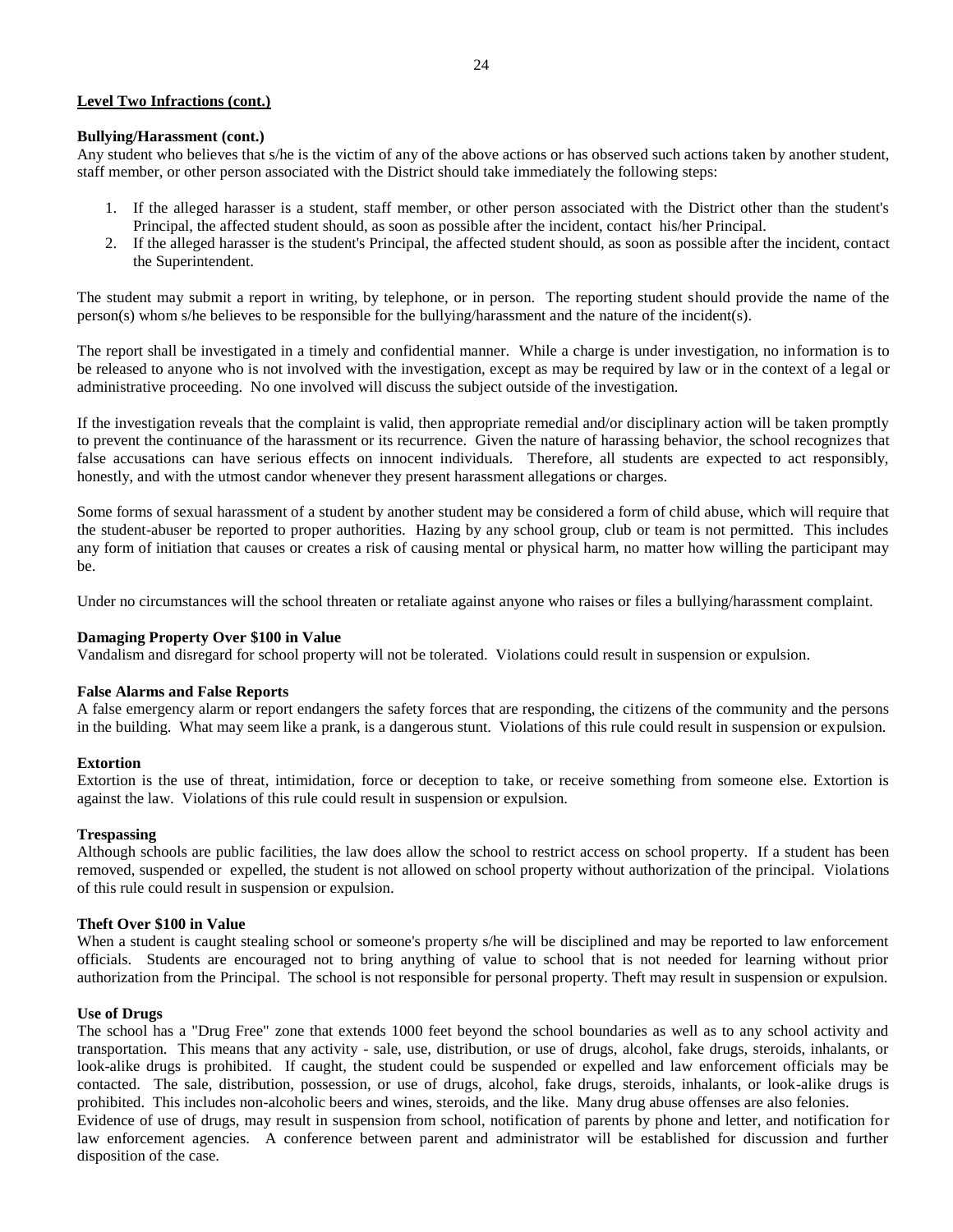## **Level Two Infractions (cont.)**

## **Use of Drugs (cont.)**

The Superintendent shall be informed by a written report of any possession, use, or sale of drugs and subsequent action taken as a result of violation of this policy. All cases from the extreme to those of lesser degree shall be dealt with in as confidential manner as possible.

- A. Alcohol Penalties;
	- 1. First Offense: Suspension from school up to five (5) days.
	- 2. Second Offense: Suspension from school up to ten (10) days.
	- 3. Third Offense: Expulsion
- B. Drug and Narcotic Penalties
	- 1. First Offense: Suspension from school up to ten (10) days.
	- 2. Second Offense: Recommendation for expulsion

The offenses for alcohol, drugs and narcotics will be accumulated during the student's entire school career, rather than on a yearly basis. Students are encouraged to seek help with substance abuse problems through the school counselor or principal or by contacting the Clinton County Substance Abuse Center at 224-6729.

## **Use of Tobacco**

Smoking and other tobacco uses are a danger to a student's health and to the health of others. The school prohibits the sale, distribution, use, or possession of any form of tobacco during school time or at any school activity. This prohibition also applies when going to and from school and at school bus stops. Violations of this rule could result in suspension to expulsion.

## **Level Two/Three - (Infractions Include But are not Limited to the Following:)**

## **Explosives**

Explosives, fireworks, and chemical-reaction objects such as smoke bombs, small firecrackers, and poppers are forbidden and dangerous. Violations of this rule could result in suspension or expulsion.

## **Possession of a Weapon**

A weapon includes conventional objects like guns, pellet guns, knives, or club type implements. It may also include any toy that is presented as a real weapon or reacted to as a real weapon or an object converted from its original use to an object used to threaten or injure another. This includes, but is not limited to padlocks, pens, pencils, chairs, jewelry, and so on. Criminal charges may be filed for this violation. Possession of a weapon will subject a student to expulsion.

## **Physically Assaulting a Staff Member/Student/Person Associated With the District**

Physical assault on a staff member, student, or other person associated with the District, which may or may not cause injury. Injury to a staff member may result in charges being filed and subject the student to expulsion.

## **Use of an Object as a Weapon**

Any object that is used to threaten or harm another may be considered a weapon. Intentional injury to another can be a felony and/or a cause for civil action. This violation may subject a student to expulsion.

## **Verbally Threatening a Staff Member/Student/Person Associated With the District**

Any statement or non-contact action that a staff member, student, or other person associated with the District feels to be a threat will be considered a verbal assault as will profanity directed toward a staff member in a threatening tone. Verbal threats may result in suspension and expulsion.

## **Level Three – (Infractions Include But are not Limited to the Following:)**

## **Arson - Purposely Setting a Fire**

Anything, such as fire, that endangers school property and its occupants will not be tolerated. Arson is a felony. and will subject the student to expulsion.

## **Criminal Acts**

Any criminal acts taken at or related to the school will be reported to law enforcement officials as well disciplined by the school. It is not considered double jeopardy (being tried twice for the same crime), when school rules and the law are violated.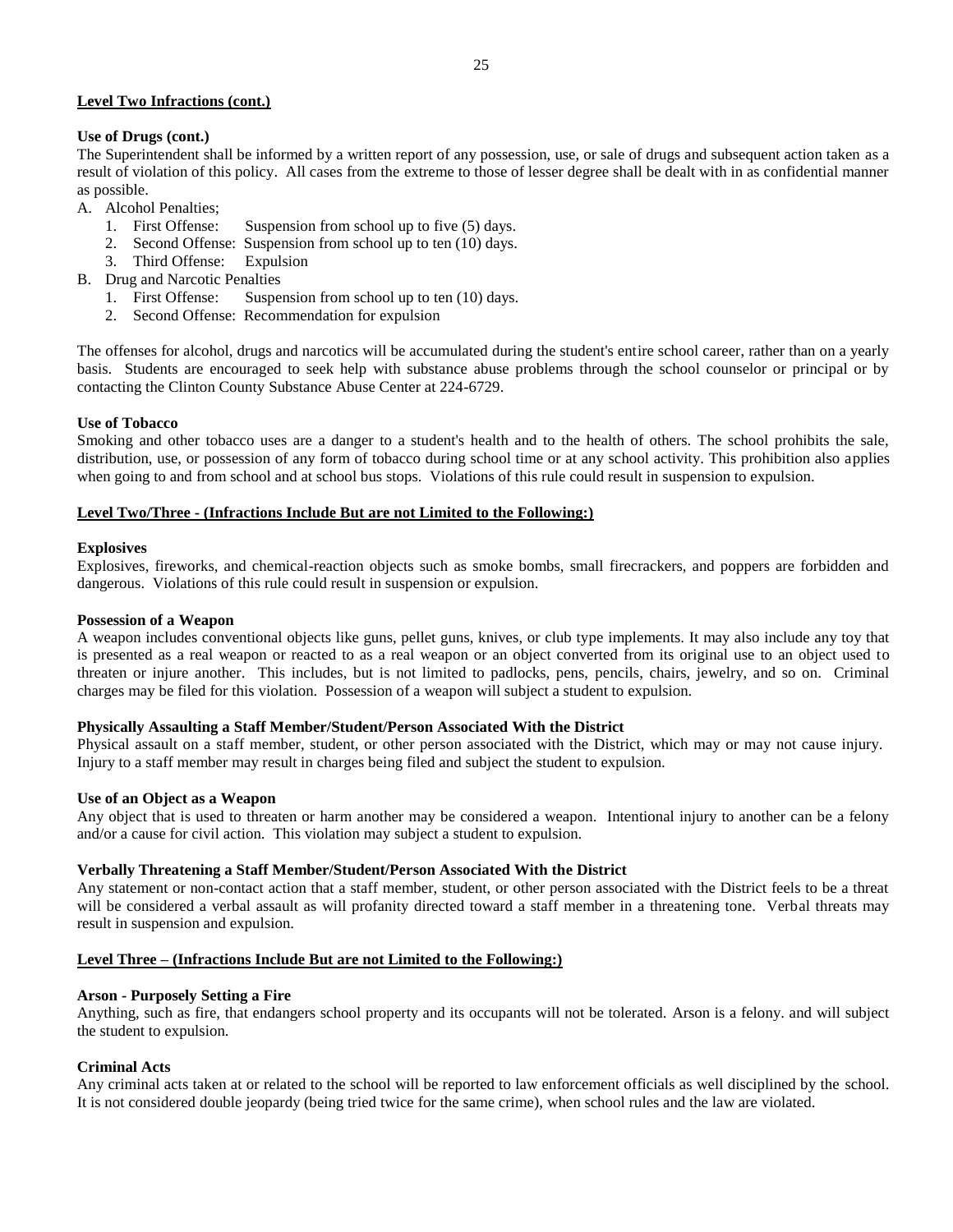## **Level Three Infractions (cont.)**

## **Possession of a Firearm/Knife**

In compliance with State law, the Board shall permanently expel any student who possesses a dangerous weapon in a weapon-free school zone or commits either arson or rape in a District building or on District property, including school buses and other school transportation. A dangerous weapon is defined as "a firearm, dagger, dirk, stiletto, knife with a blade over three (3) inches in length, pocket knife opened by a mechanical device, iron bar, or brass knuckles" or other devices designed to or likely to inflict bodily harm, including, but not limited to, air guns and explosive devices. (Disabled students under IDEA or

Section 504 shall be expelled only in accordance with Board policy 2461 and Federal due process rights appropriate to disabled students.) A student who has been expelled under this policy may apply for reinstatement in accordance with guidelines, which are available in the principal's office.

## **DISCIPLINE**

Students who violate school regulations and fail to meet the appropriate expectations will be subject to the Waldron Disciplinary Process. A Disciplinary Report will be issued to the student by the appropriate staff member when an infraction of the rules occurs and contact with the student's parents will be made. All disciplinary reports and action plans will be turned into the office. The specific step and consequence to be administered will also be reported on the form. A copy of this report will be sent home to be signed and returned by the parent.

Student participation in field trips, dances, assemblies, and certain extracurricular activities are not rights but privileges accorded those students who show they are mature and responsible. Students who receive violations are also subject to the loss of certain school privileges as noted in the policy. Upon approval by the principal, students may be permitted to attend curriculum-related field trips if the student's parent agrees to accompany their child throughout the trip as a personal chaperon. Eligibility to participate in interscholastic sports is addressed in the Athletic Code.

Any suspension or loss of privileges includes all activities for the length of time listed in the offense. Privileges include all activities sponsored or hosted by Waldron School and/or activities that take place during the school day.

| Waldron<br><b>Elementary</b><br><b>School</b><br>$(Grades K - 4)$ | 1 <sup>st</sup> Offense                                                                                                                                                                                                                                                      | $2nd$ Offense                                                                                                     | 3 <sup>rd</sup> Offense                                                                                                                                                                                                   |
|-------------------------------------------------------------------|------------------------------------------------------------------------------------------------------------------------------------------------------------------------------------------------------------------------------------------------------------------------------|-------------------------------------------------------------------------------------------------------------------|---------------------------------------------------------------------------------------------------------------------------------------------------------------------------------------------------------------------------|
| Level I<br>Violation                                              | Up to 1 hour of<br>detention<br>Parent notification                                                                                                                                                                                                                          | $1 - 3$ hours of detention<br>Parent notification                                                                 | 1/2 day in-of-school suspension<br>Parent conference<br>$\bullet$<br>Required behavior contract<br>٠<br>Loss of 1 school event privilege<br>$\bullet$                                                                     |
| Level II<br>Violation                                             | 1/2 to 2 day in-school<br>suspension<br>Parent conference<br>Loss of 2 school event<br>privileges                                                                                                                                                                            | to 3 day in-school or<br>out-of-school<br>suspension<br>Parent conference<br>Loss of 3 school event<br>privileges | 3 to 10 day out-of-school<br>$\bullet$<br>suspension and possible referral<br>for long-term suspension or<br>expulsion<br>Parent/Student conference with<br>٠<br>Superintendent<br>Loss of 4 school event privileges<br>٠ |
| Level III<br>Violation                                            | 1 to 10 day out-of-school suspension and possible referral for long-term suspension or expulsion<br>٠<br>Suspension or expulsion as mandated by law<br>٠<br>Loss of school privileges for 30 days to 1 year.<br>$\bullet$<br>Parent conference/ student hearing<br>$\bullet$ |                                                                                                                   |                                                                                                                                                                                                                           |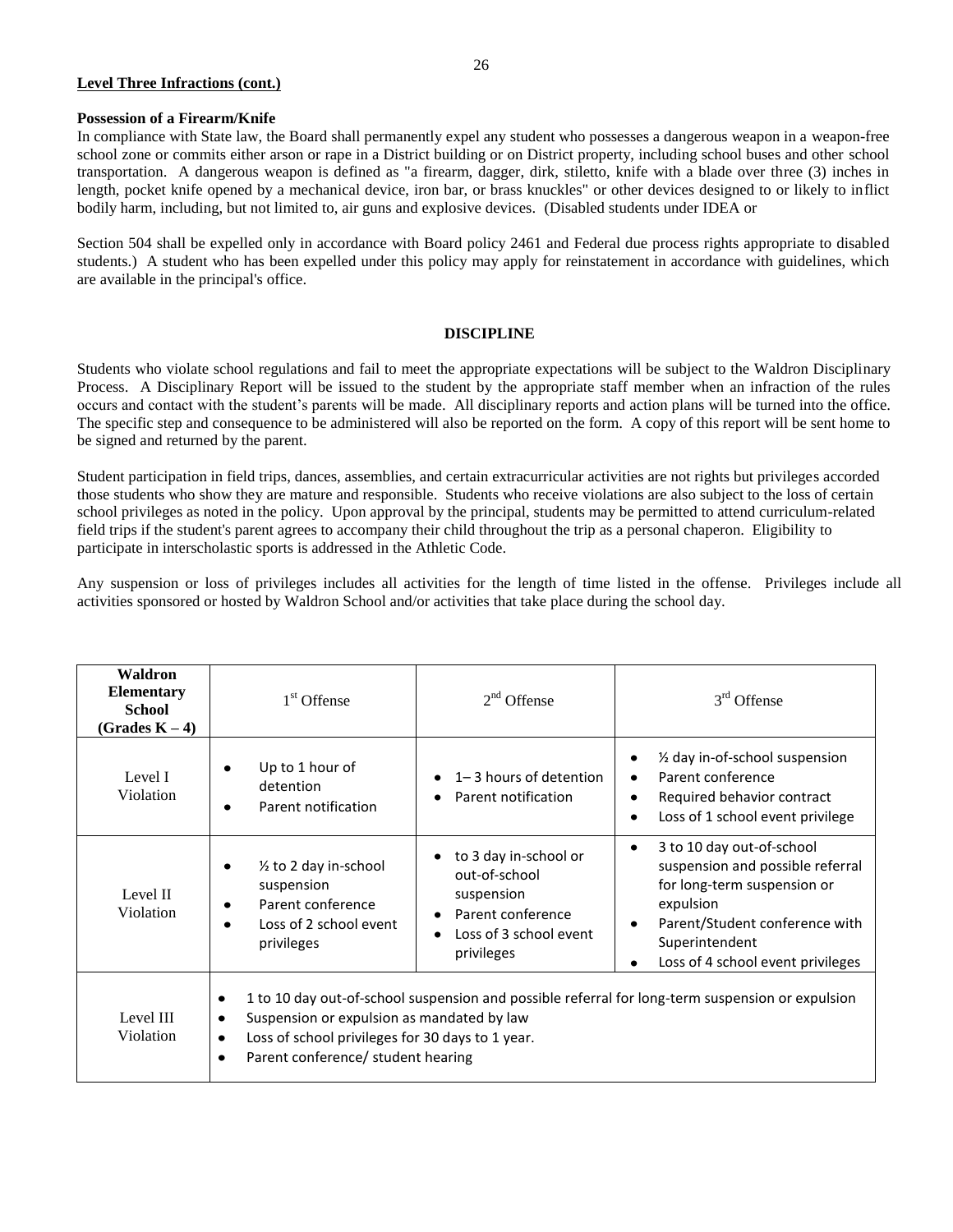| <b>Waldron Middle</b><br><b>School</b><br>$(Grades 5-8)$ | 1 <sup>st</sup> Offense                                                                                                                                                                                                                     | $2nd$ Offense                                                                                                 | 3 <sup>rd</sup> Offense                                                                                                                                                                                                                   |
|----------------------------------------------------------|---------------------------------------------------------------------------------------------------------------------------------------------------------------------------------------------------------------------------------------------|---------------------------------------------------------------------------------------------------------------|-------------------------------------------------------------------------------------------------------------------------------------------------------------------------------------------------------------------------------------------|
| Level I<br>Violation                                     | Up to 3 hours of<br>detention<br>Parent notification                                                                                                                                                                                        | 1/2 day of in-school<br>$\bullet$<br>suspension<br>Parent notification<br>$\bullet$                           | 1 day in-of-school suspension<br>$\bullet$<br>Parent conference<br>$\bullet$<br>Required behavior contract<br>$\bullet$<br>Loss of 1 school event privilege<br>$\bullet$                                                                  |
| Level II<br>Violation                                    | 1-3 day in-school or<br>out of school<br>suspension<br>Parent conference<br>Loss of 2 school event<br>privileges                                                                                                                            | 3 to 5 day out-of-school<br>٠<br>suspension<br>Parent conference<br>٠<br>Loss of 3 school event<br>privileges | 5 to 10 day out-of-school<br>$\bullet$<br>suspension and possible referral<br>for long-term suspension or<br>expulsion<br>Parent/Student conference with<br>$\bullet$<br>Superintendent<br>Loss of 4 school event privileges<br>$\bullet$ |
| Level III<br>Violation                                   | 1 to 10 day out-of-school suspension and possible referral for long-term suspension or<br>expulsion<br>Suspension or expulsion as mandated by law<br>Loss of school privileges for 30 days to 1 year.<br>Parent conference/ student hearing |                                                                                                               |                                                                                                                                                                                                                                           |

## **Major Infractions (Level 2 &3)**

There may be times when a classroom or school discipline situation arises that warrants immediate action. Serious infractions that endanger students or cause disruption to the learning process may be dealt with in a manner that does not follow the above mentioned steps. The principal reserves the right to advance steps or modify the consequence as necessary. Any fighting, assault, or defiance toward an adult in charge, any CSC, drugs, alcohol, weapons, or other serious infractions may result in suspensions (in school and out of school), parent notification, and loss of recesses and special activities. These may vary, depending on the severity of the situation, at the principal's discretion. Possible expulsion may occur when mandated by law. Subsequent major infractions may result in indefinite suspension by the Superintendent.

## **Formal Discipline**

Formal discipline removes the student from school. It includes emergency removal for up to 72 hours, suspension for up to 10 school days, and expulsion from school. Suspensions and expulsions may carry over into the next school year. Removal for less than one school day without the possibility of suspension or expulsion may not be appealed. Suspension and expulsion can be appealed.

Students being considered for suspension or expulsion are entitled to an informal hearing with the building administrator, prior to removal, at which time the student will be notified of the charges against him/her and given an opportunity to make a defense.

If a student is suspended, the parents may appeal the suspension, in writing, to the Superintendent and a formal appeal hearing will be held. Suspension from co-curricular and extra-curricular activities may not be appealed.

When a student is being considered for expulsion, a formal hearing is scheduled with the Board of Education and the parents will be given written notice of the hearing and will be expected to be present. The Superintendent then takes testimony and determines if a recommendation to expel is to be made to the Board of Education. This decision may also be appealed. In the case of expulsion, the student remains out of school during the appeal period. Work missed during an expulsion cannot be made up and usually results in a loss of credit.

Students involved in co-curricular and extra-curricular activities such as band and athletics can lose their eligibility for violation of the school rules. This is especially true for infractions involving drugs, alcohol, and tobacco use or harassment.

If a student commits a crime while under the school's jurisdiction, s/he may be subject to school disciplinary action as well as to action by the community's legal system. These are separate jurisdictions and do not constitute double jeopardy (being tried twice for the same crime).

## **Discipline of Students with Disabilities**

Students with disabilities will be entitled to the rights and procedures afforded by the Individuals with Disabilities Education Act (I.D.E.A.) and the Americans with Disabilities Act (A.D.A.), or Section 504 of the Rehabilitation Act of 1973.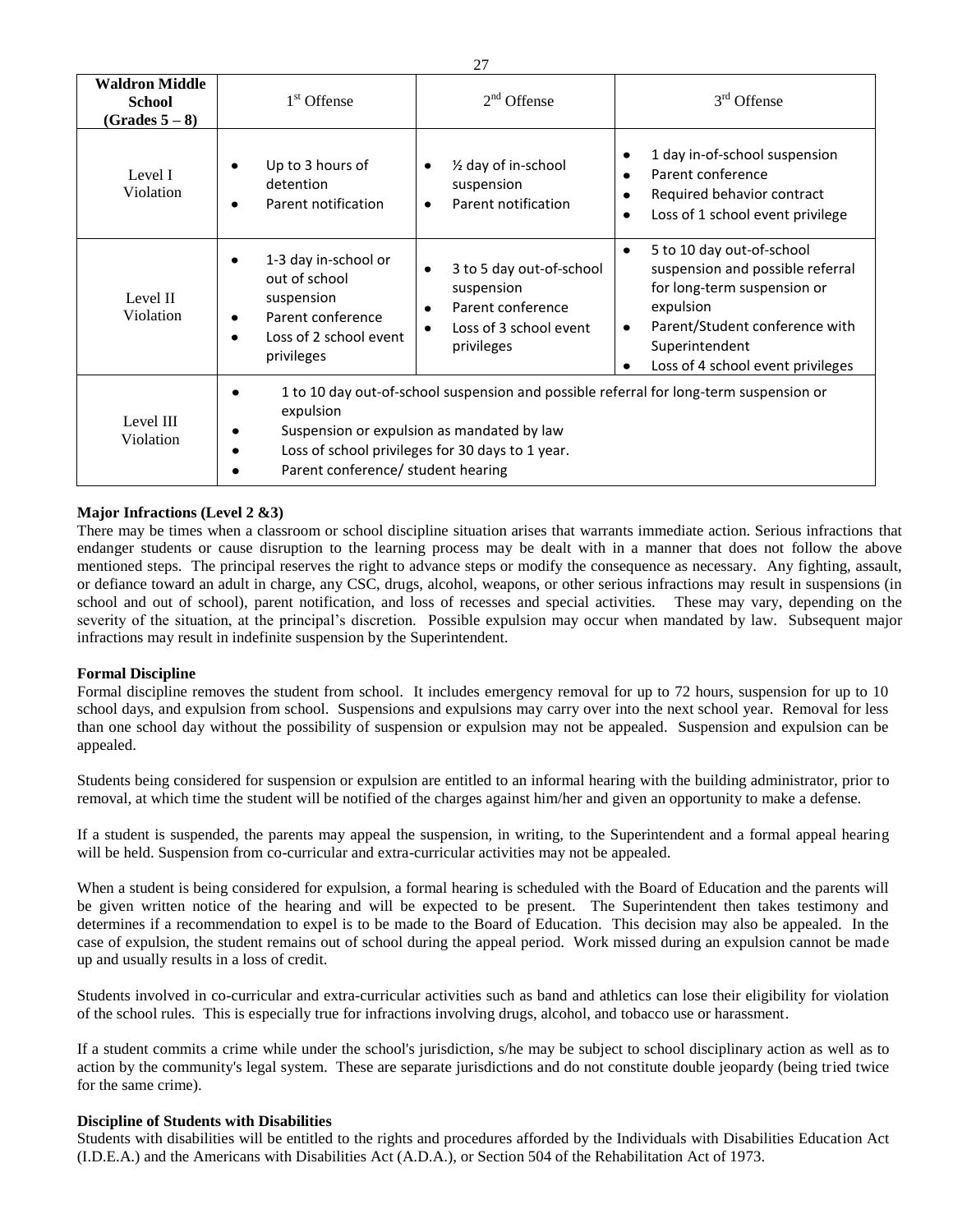## **DUE PROCESS RIGHTS**

Before a student may be suspended or expelled from school, there are specific procedures that must be followed.

#### **Suspension from School**

When a student is being considered for a suspension of ten days or less, the administrator in charge will notify the student of the charges. The student will then be given an opportunity to explain his/her side and the administrator will then provide the student the evidence supporting the charges. After that informal hearing, the Principal will make a decision whether or not to suspend. If a student is suspended, s/he and his/her parents will be notified, in writing within one day, of the reason for and the length of the suspension. The suspension may be appealed, within ten days after receipt of the suspension notice, to the Superintendent. The request for an appeal must be in writing.

- Suspension from co-curricular and extra-curricular activities may not be appealed.
- During the appeal process, the student shall not be allowed to remain in school.
- The student is allowed to remain in school unless safety is a factor. If that is the case, the student shall be immediately removed under the Emergency Removal Procedure.
- The appeal shall be conducted in a private meeting and the student may be represented. Sworn, recorded testimony shall be given.
- When a student is suspended, he/she may make up work missed after the return to school, while on suspension.
- Any learning that cannot be made up such as labs, field trips, skill-practices, and the like or any learning that the student chooses not to make up may be reflected in the grades earned.
- A student being considered for suspension of more than ten days will be given due process as described in the expulsion section below.

## **Expulsion from School**

When a student is being considered for expulsion, the student will receive a formal letter of notification addressed to the parents, which will contain:

- the charge and related evidence
- \* the time and place of the Board meeting<br>\* the length of the recommended expulsion
- the length of the recommended expulsion
- \* a brief description of the hearing procedure
- \* a statement that the student may bring parents, guardians or counsel
- \* a statement that the student may give testimony, present evidence, and provide a defense
- \* a statement that the student may request attendance of school personnel who were party to the action or accused the student of the infraction

Students being considered for expulsion may or may not be immediately removed from school. A formal hearing is scheduled with the Board of Education during which the student may be represented by his/her parents, legal counsel and/or by a person of his/her choice.

Within ten days after notification of expulsion, the expulsion can be appealed, in writing, to the Superintendent. The appeal will also be formal in nature with sworn testimony before official(s) designated by the Board of Education. Again, the right to representation is available. All opportunity to earn grades or credit ends when a student is expelled.

Waldron Elementary School makes a sincere effort to have disciplinary actions take place that will allow the student to remain in school. If a disciplinary action does not result in removal from school, it is not appealable. Should a student or parent have questions regarding the propriety of an in-school disciplinary action, they should contact the Principal.

## **Discipline of Disabled Students**

Students with disabilities will be entitled to the rights and procedures afforded by the Individuals with Disabilities Education Act (I.D.E.A.) and the Americans with Disabilities Act (A.D.A.).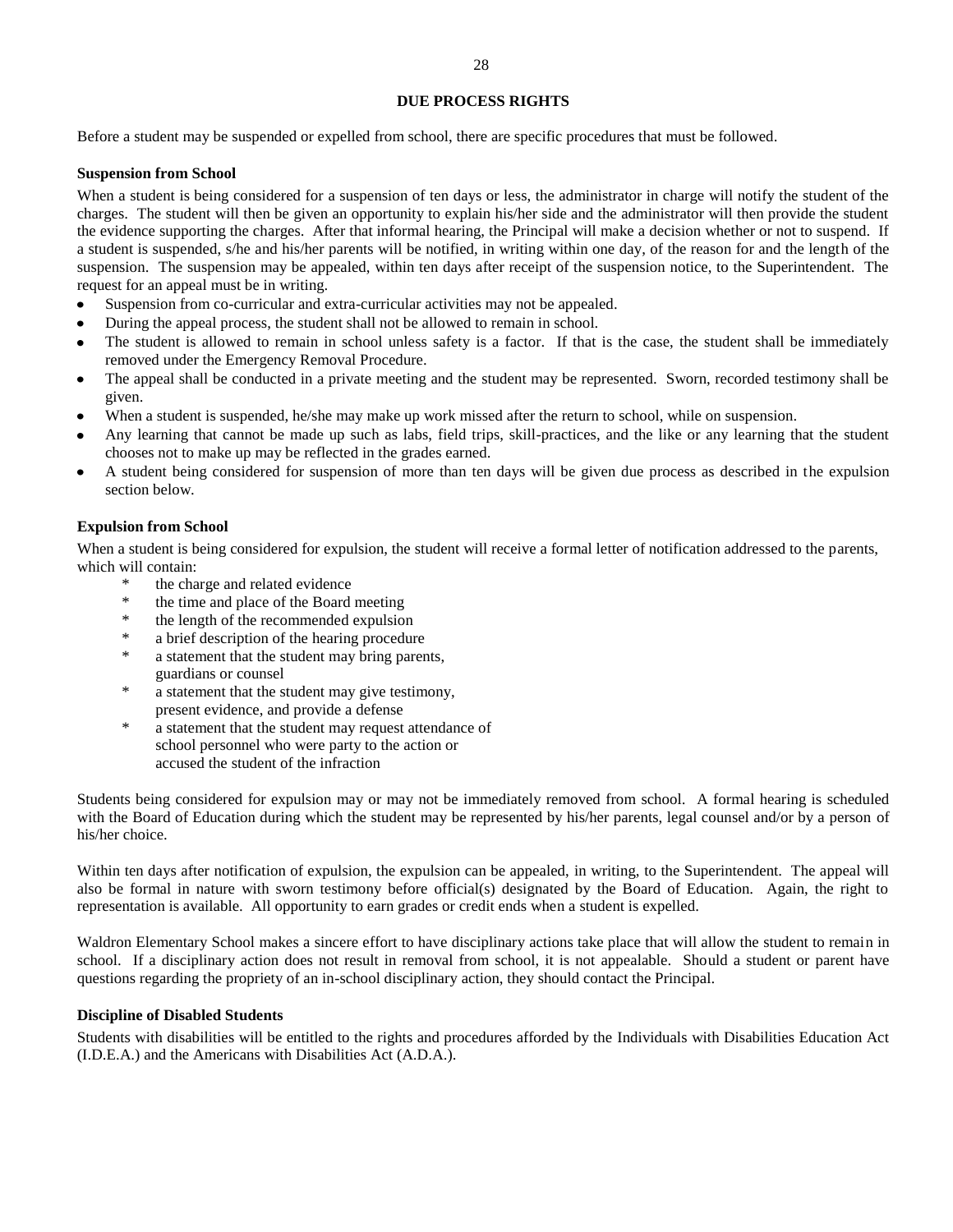## **SEARCH AND SEIZURE**

Search of a student and his/her possessions, including vehicles, may be conducted at any time the student is under the jurisdiction of the Board of Education, if there is a reasonable suspicion that the student is in violation of law or school rules. A search may also be conducted to protect the safety of others. All searches may be conducted with or without a student's consent.

Students are provided lockers, desks and other equipment in which to store materials. It should be clearly understood that this equipment is the property of the school and may be searched at any time if there is reasonable suspicion that a student has violated the law or school rules. Locks are to prevent theft, not to prevent searches.

No strip searches will be conducted by any employee of the District, but may be conducted by law enforcement officials, if deemed necessary. Anything that is found in the course of a search that may be evidence of a violation of school rules or the law may be taken and held or turned over to the police. The school reserves the right not to return items which have been confiscated.

## **STUDENT RIGHTS OF EXPRESSION**

The school recognizes the right of students to express themselves. With the right of expression comes the responsibility to do it appropriately. Students may distribute or display, at appropriate times, non-sponsored, noncommercial written material and petitions; buttons, badges, or other insignia; clothing, insignia, and banners; and audio and video materials. All items must meet the following school guidelines:

- A. A material cannot be displayed if it:
	- 1. is obscene to minors, libelous, indecent or vulgar,
	- 2. advertises any product or service not permitted to minors by law,
	- 3. intends to be insulting or harassing
	- 4. intends to incite fighting or presents a
		- likelihood of disrupting school or a school event.
- B. Materials may not be displayed or distributed during class periods, or during passing times between classes. Permission may be granted for display or distribution during lunch periods and after school in designated locations, as long as exits are not blocked and there is proper access and egress to the building. Students who are unsure whether or not materials they wish to display meet school guidelines may present them to the Principal 24 hours prior to display.

## **STUDENT CONCERNS, SUGGESTIONS AND GRIEVANCES**

The school is here for the benefit of the students. The staff is here to assist a student in becoming a responsible adult. If a student has suggestions that could improve the school, s/he should feel free to offer them. Written suggestions may be presented directly to the Principal or to the student government.

When concerns or grievances arise, the best way to resolve the issue is through communication. No student will be harassed by any staff member or need fear reprisal for the proper expression of a legitimate concern. As with suggestions, concerns and grievances may be directed to the Principal or to the student government. A student has the right to a hearing if the student believes s/he has been improperly denied participation in a school activity or has been subjected to an illegal rule or standard. A student may not petition to have a change in grade.

## **SECTION V - Bus Transportation to School**

The school provides bus transportation for all students who live farther than 1 1/2 miles from school. The bus schedule and route is available by contacting the Transportation Supervisor at 593-2360. Students will ride only assigned school buses and will board and depart from the bus at assigned bus stops. Students will not be permitted to ride unassigned buses for any reason other than an emergency, except as approved by the principal. A change in a student's regular assigned bus stop may be granted for a special need, if a note from a parent is submitted to the building principal stating the reason for the request and the duration of the change and the principal approves.

## **Bus Conduct**

Students who are riding to and from school on transportation provided by the school are required to follow some basic safety rules. This applies to school-owned buses as well as any contracted transportation that may be provided. The driver is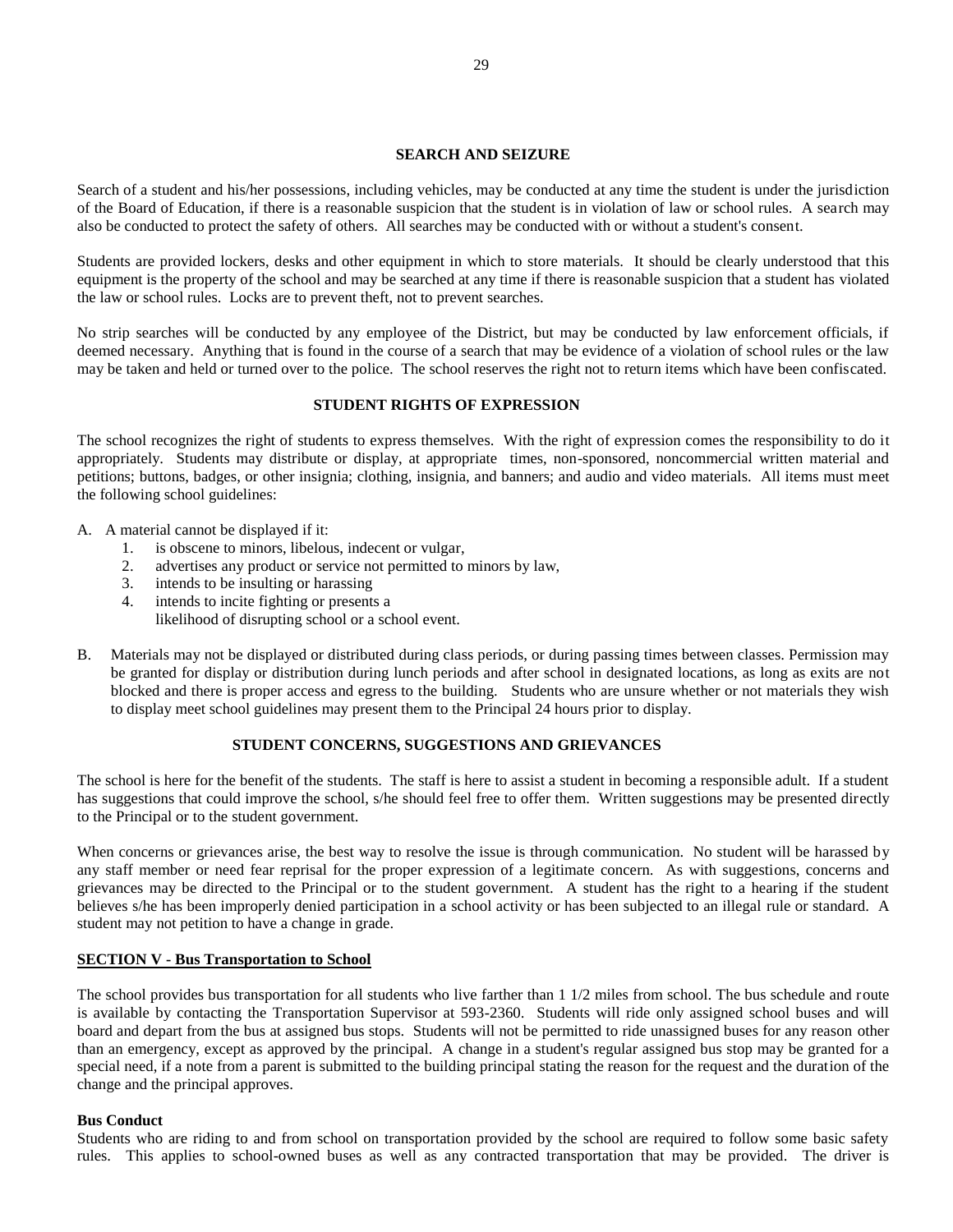responsible for student safety and may assign seating or direct the student in any reasonable manner to maintain that safety. The following behaviors are expected of all students:

## Previous to loading (on the road and at school)

Each student shall:

- ( ) be on time at the designated loading zone 15 minutes prior to scheduled stop
- ( ) stay off the road at all times while walking to and waiting for the bus
- ( ) line up single file off the roadway to enter
- ( ) wait until the bus is completely stopped before moving forward to enter
- ( ) refrain from crossing a highway until the bus driver signals it is safe
- ( ) go immediately to a seat and be seated

It is the parent(s) responsibility to inform the bus driver when their child will not be boarding the bus. The bus will not wait.

## During the trip

Each student shall:

- ( ) remain seated while the bus is in motion
- ( ) keep head, hands, arms, and legs inside the bus at all times
- ( ) not litter in the bus or throw anything from the bus
- ( ) keep books, packages, coats, and all other objects out of the aisle
- ( ) be courteous to the driver and to other bus riders
- ( ) not eat or play games, cards, etc.
- ( ) not tamper with the bus or any of its equipment

## Leaving the bus

Each student shall:

- ( ) remain seated until the bus has stopped
- ( ) cross the road, when necessary, at least ten (10) feet in front of the bus, but only after the driver signals that it is safe
- ( ) be alert to a possible danger signal from the driver

The driver will not discharge students at places other than their regular stop at home or at school unless s/he has proper authorization from school officials.

## **Penalties for Infractions**

A student who becomes a behavior problem on the bus shall be disciplined in accordance with the Student Discipline Code and may be deprived of the privilege of riding on the bus.

- 1. Bus riders must stay in their seats and in a sitting position when the bus is in motion.
- 2. Bus riders should not move to board a bus until the bus is completely stopped and the door is open. They must enter or leave in a single line, using the front door.
- 4. Bus riders may leave their seats only after the bus has come to a complete stop at their bus stop.
- 5. Bus riders who must cross a street or road at their bus stop should wait for the driver to signal them.
- 6. No part of the body is allowed outside of the bus window.
- 7. Loud talking or shouting profane or vulgar language, or fighting are disturbing to the driver and other passengers and cannot be tolerated.
- 8. Any damage to the bus shall be paid for by the person(s) inflicting the damage.
- 9. All riders should help to keep the bus clean and sanitary on the inside. Eating, therefore, cannot be permitted. All waste material is to be placed in the container provided. No glass bottles (like pop bottles) are allowed on the bus.
- 10. Be courteous and obedient to your bus driver. Your help and cooperation will enable him/her to make your school bus ride safer. Older students should try to help out.
- 11. Bus drivers may assign individual seats on the busses.
- 12. Please do not expect the school bus driver to perform taxi service. In cases of emergencies, parents should send a note or call the transportation supervisor to inform him of any changes in the bus a student should ride.
- 13. Bus drivers have complete authority on all bus runs and will enforce all bus rules.
- 14. Bus riders may not throw anything while on the bus.
- 15. Bus riders may not push nor shove while on the bus.
- 16. Remember that bus riding is a privilege, not an absolute right, and students may be suspended form riding the bus if the above rules are not followed or if a student persistently misbehaves on the school bus.